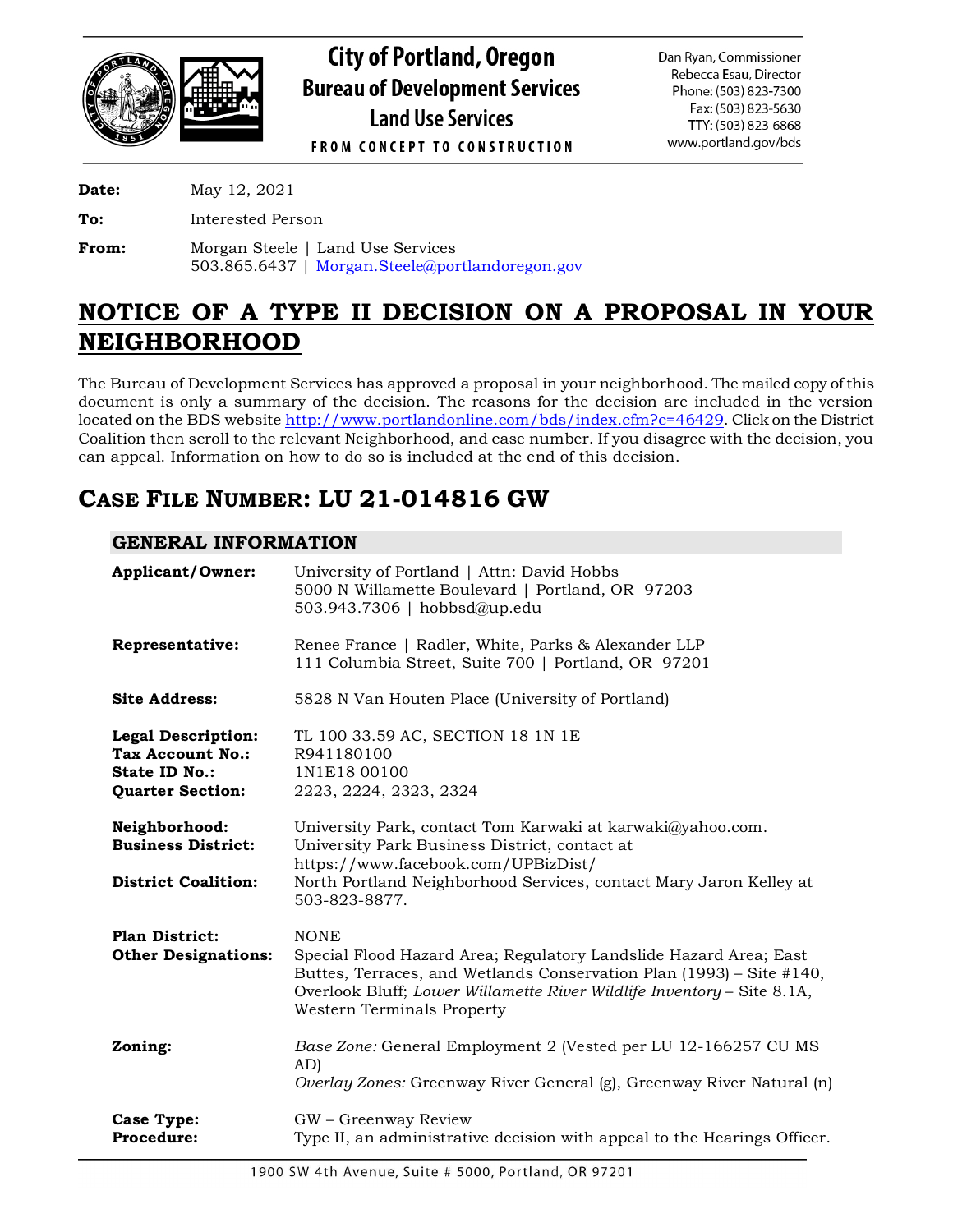# **Proposal:**

The University of Portland (University) proposes to construct a rowing dock to be used by the University's rowing team at the Franz Campus (formerly known as River Campus). The team currently practices on Vancouver Lake as there is no suitable river access nearby. The proposed rowing dock will allow the team to access the river for practice on campus and avoid traveling to an off-campus location and the uncertainty of the availability of Vancouver Lake as a practice location. A previous approval for this work occurred under LU 18-132118 GW; however, due to a significant change in scope, a new Greenway Review is required.

To offset impacts of the proposed dock installation, the applicant offers the following:

- Removal of an existing dock in shallow water habitat. The combined overwater coverage of the dock to be removed is 4,300 square feet (0.099 acres). The pilings supporting the docks will also be removed and consist of 30 steel piles and 100 treated-timber piles.
- Removal of approximately 121 free-standing treated timber piles located near the proposed rowing dock and adjacent shoreline.
- $\div$  Removal of 8 treated-timber dolphins
- $\triangle$  Removal of rubble along the shoreline.
- $\bullet$  Placement of a thin layer of clean sand after pulling piles in active cleanup areas where sediment has been disturbed.
- $\hat{\mathbf{v}}$  Planting of additional plants within a riparian area along the shoreline. The riparian plantings will include a mix of native trees and shrubs suitable for the habitat. Native herbaceous ground cover will be planted to provide ground cover and reduce invasive weeds.
- $\cdot$  Installation of wooden split rail type fence up to 4 feet in height around the upland perimeter of the riparian planting area to protect the plants from pedestrian disturbance.
- $\cdot$  Irrigation piping from existing groundwater well to irrigate the planting areas.

The 2013 *University of Portland Master Plan* (LU 12-166257 CU MS AD) specifically addressed the Greenway elements of the plan. The current project area includes the top-of-bank of the Willamette River that was established as part of LU 12-166257 CU MS AD, and areas riverward of top-ofbank. Master Plan Condition F states that "Development occurring on the portion of the campus mapped with a Greenway overlay zone, including the Etzel Field and field lighting, is subject to the Greenway Review requirements of Zoning Code Section 33.440.310 (When Greenway Review Applies)." Whereas this proposal does not meet any of the exemptions from Greenway Review, it is subject to the approval criteria listed in Section 33.440.350 for Greenway Review.

### **Relevant Approval Criteria:**

In order to be approved, this proposal must comply with the approval criteria of Title 33. The relevant criteria are:

- Greenway Review Approval Criteria, Zoning Code Section 33.440.350; and
- *Willamette Greenway Design Guidelines*

# **ANALYSIS**

**Site and Vicinity:** The University of Portland (University) is located on the east bank of the Willamette River in North Portland. The upper campus is 108 acres in area and includes the Main Campus and the West Campus. The Main Campus extends north to N Willamette Boulevard, west to N Portsmouth Avenue, with the river bluffs defining the campus to the east and south. The approved Master Plan also incorporated the River Campus (now known as Franz Campus) within the Master Plan boundaries. The Franz Campus includes the 35-acre Triangle Park site located directly south of the West Campus, extending to the Willamette River, and the 45-acre McCormick & Baxter site, located west of the Triangle Park site. The McCormick & Baxter site extends south to the river, west to the railroad main line and north to the railroad branch line.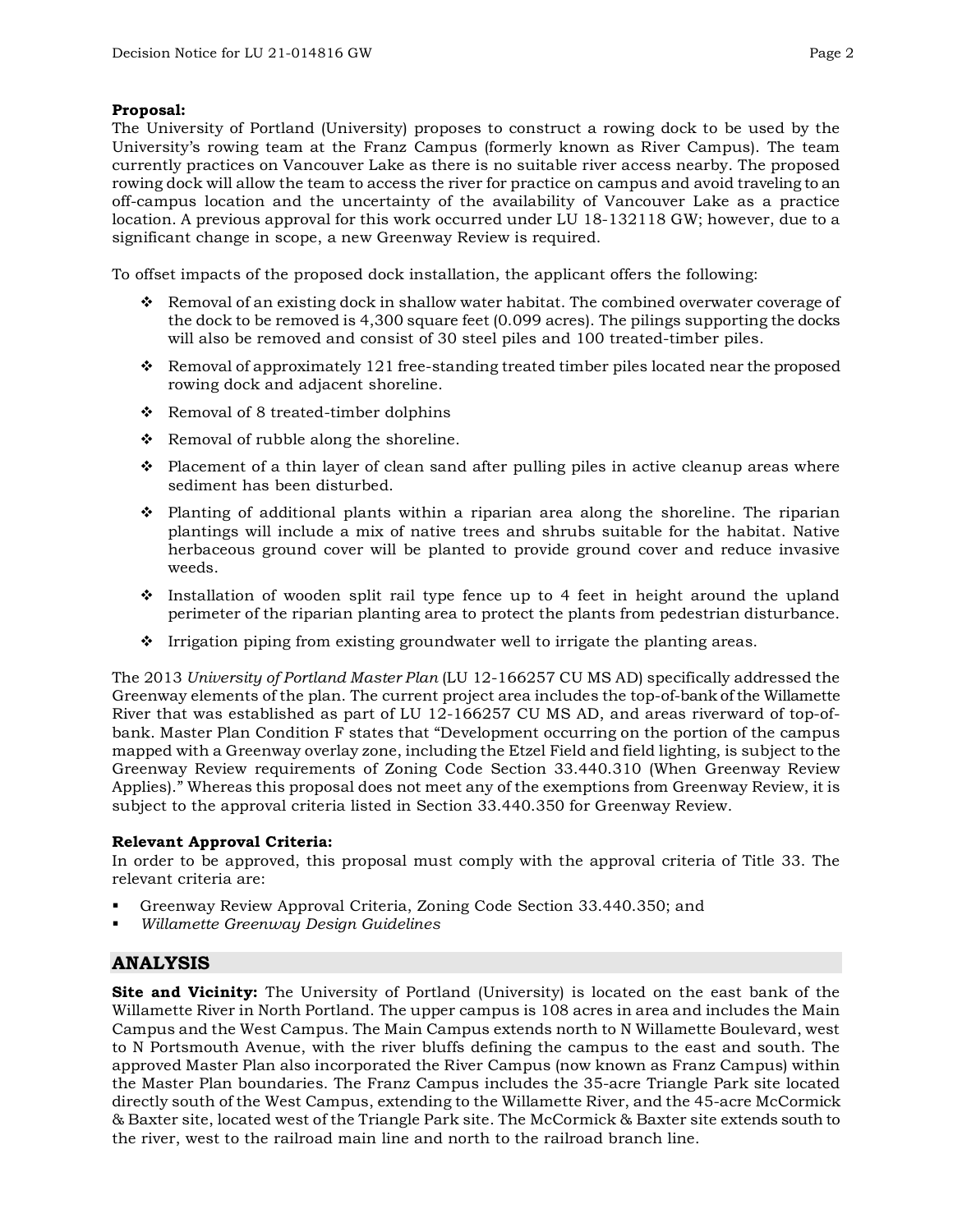The project site is within the portion of the University of Portland's Master Plan area designated as

the Franz Campus (formerly River Campus). This area is below the bluffs from the main and west campus areas, closer to the Willamette River. Like much of the Willamette riverfront in this part of Portland, the land has an industrial past, and the University has been conducting substantial environmental remediation efforts in recent years.

The neighborhood surrounding the campus is largely characterized by low-density, single-dwelling development. Zoning on property in the nearby vicinity surrounding the existing and proposed campus boundaries includes residential zoning for properties north of N Willamette Boulevard, industrial zoning to the east and south, and open space zoning to the west of the McCormick & Baxter site.

**Zoning:** The zoning designations on the site include the General Employment 2 (EG2) base zone, with the Greenway River General (g) and Greenway River Natural (n) overlay zones.

The EG2 base zone allows a wide range of employment opportunities without potential conflicts from interspersed residential uses. The emphasis of the zone is on industrial or industrially-related uses. EG2 areas have larger lots and an irregular or large block pattern. The area is less developed, with sites having medium and low building coverages and buildings which are usually set back from the street. Allowed uses are listed in PCC 33.140 Table 410-1 and College use is allowed outright. PCC 33.920.410 further defines the College use characteristics and accessory uses. Sports facilities are listed as a permitted accessory use. Therefore, the proposed rowing dock is allowed outright in the EG2 base zone. There is no proposed change in use at the site and the provisions of the EG2 zone are not specifically addressed through this Greenway Review.

The Greenway overlay zone is intended to protect, conserve, enhance, and maintain the natural, scenic, historical, economic, and recreational qualities of lands along Portland's rivers; establish criteria, standards, and procedures for the development of land, change of uses, and the intensification of uses within the Greenway; and implement the City's Willamette Greenway responsibilities as required by ORS 390.310 to 390.368 and Metro's Title 3.

- River General. The River General zone allows for uses and development which are consistent with the base zoning, which allows for public use and enjoyment of the waterfront, and which enhance the river's natural and scenic qualities.
- River Natural. The River Natural zone protects, conserves, and enhances land of scenic quality or of significant importance as wildlife habitat.

The purpose of this Decision report is to address the requirements of the Greenway overlay zones and demonstrate how they are met by the proposal.

**Land Use History:** Approvals of quasi-judicial land use reviews run with the land and are transferred with ownership. Associated conditions or restrictions continue to apply. City records indicate that prior land use reviews have been conducted for this site. City records indicate that prior land use reviews include the following:

- **LUR 93-00355 CU MS:** Approval of a Conditional Use Master Plan for the University.
- **LUR 98-00812 CU MS CP ZC AD:** Approval of major amendments to the Conditional Use Master Plan for the University, a Comprehensive Plan Map Amendment and Zone Change to R2 and R2c for portions of the campus, and Adjustments to perimeter building setbacks for future development.
- **LU 03-153861 CU MS AD:** Approval of amendments to the Conditional Use Master Plan for the University.
- **LU 06-132925 CP ZC:** Approval of a Comprehensive Plan Map and Zoning Map Amendment for the Triangle Park portion of the proposed River Campus. The approval included several conditions related to future uses: limitations to retail sales and service, as well as office uses; additional requirements for dormitory development; and requirements for future conditional use reviews. These conditions do not apply to this greenway review.
- **LU 06-137142 CU MS:** Approval of amendments to the Conditional Use Master Plan for the University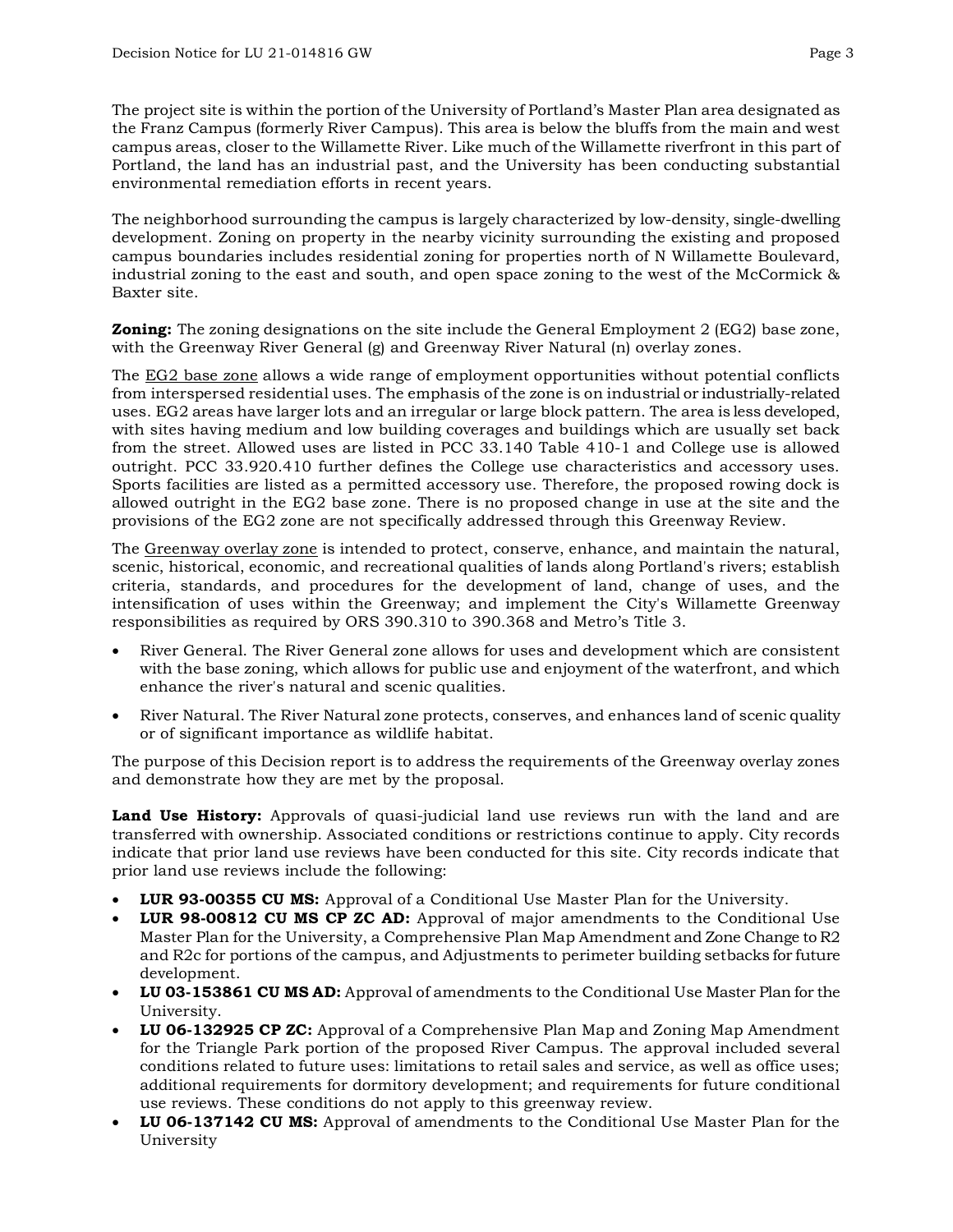- **LU 12-166257 CU MS AD:** Approval of a new Conditional Use Master Plan for the University. Approval of this plan replaced the previous plan and modifications. Condition "F" of this review requires Greenway Review for development occurring on the portion of the campus mapped with a Greenway overlay zone. Condition "E" establishes the Top of Bank and sets expectations regarding allowed uses within the greenway setback. Condition "OO" clarifies when and where the planting standards of PCC 33.440.230 apply.
- **LU 13-117294 CU:** Approval for a wireless communications facility on top of the Buckley Center Building.
- **LU 14-166497 GW:** Approval of a Greenway Review for a 113-stall parking lot, including the associated pedestrian walkways, landscape areas, and a stormwater facility.
- **LU 16-238857 LC:** Lot consolidation related to a street vacation for portions of N Van Houten Court, N McKenna Ave, and an unnamed alley within the River Campus area.
- **LU 17-152507 GW:** Approval of a Greenway Review for a synthetic turf athletic field and grass turf athletic field with fencing and field lighting; an access road and pedestrian paths; stormwater management facilities associated with the athletic fields and access road; and grading associated with fields and access roads.
- **LU 18-132118 GW:** Approval of a Greenway Review for removal of docks, dolphins, pilings, and other structures in the water and along the banks of the Willamette River including placement of a thin layer of sand along the riverbank. Construction of a rowing dock, split rail fence, groundwater well, irrigation piping, and installation of Greenway plantings. This current land use decision is being requested by the applicant due to the significant change in scope of the previously approved Greenway Review.
- **LU 19-105254 EN GW:** Approval of an Environmental and Greenway Review deep soil mixing (DSM) ground improvements, construction of a physical plant, tennis center, track and field facility, boat house, associated parking areas and access drives, Greenway trail, elevated pedestrian walkway, lighting along Bluff Road, improvements to N Van Houten Place including a new railroad crossing, associated stormwater facilities, a well control station, sewer pump station buildings, and associated utilities.

**Agency and Neighborhood Review:** A Notice of Proposal in your Neighborhood was mailed on March 12, 2021.

**1. Agency Review:** Several Bureaus and agencies have responded to this proposal. Please see the E Exhibits in the application case file for details. Where applicable, agency comments are discussed in findings for the approval criteria, below.

BDS Site Development staff provided the following information. The full summary can be found in the application case file (Exhibit E.5).

*A demolition permit will be required for the removal of the pile supported structures and piles. A separate building permit will be required for the rowing dock and associated improvements. Site Development takes no exceptions to the approval of this land use and does not request any conditions of approval.*

Portland Parks & Recreation provided the following information. The full summary can be found in the application case file (Exhibit E.7).

*Encroachment into the planting area for development of a future Greenway Trail is allowed per the following:*

*The construction area for the future Greenway Trail shall not cover more than 6,000 square feet within the riparian planting area approved by this Greenway Review, and the encroachment shall not occur farther than 300 feet northwest of the southeast boundary of the Greenway Review project limits as shown on [Exhibit C.13].*

**2. Neighborhood Review:** No written responses were received from either the Neighborhood Association or notified property owners in response to the proposal.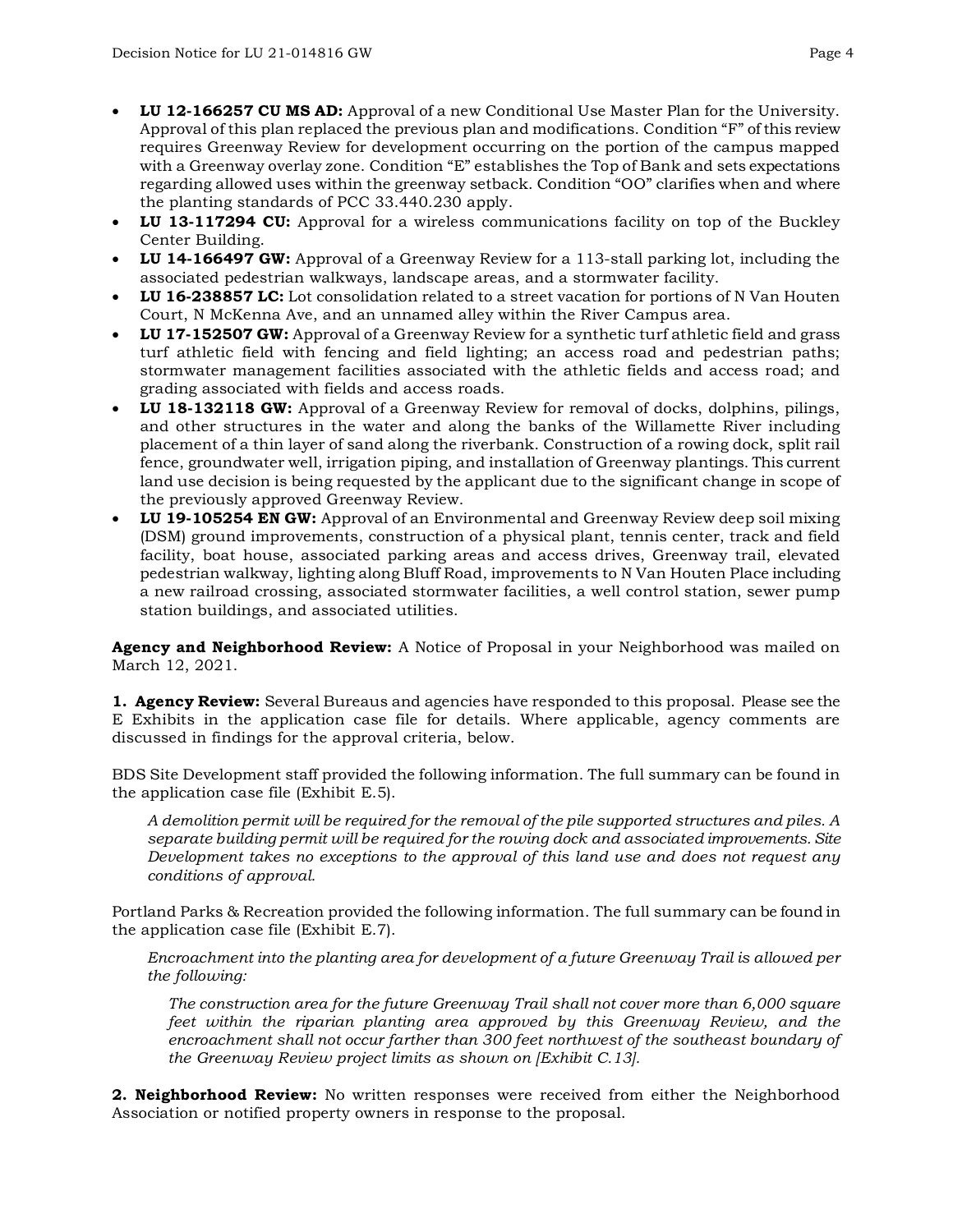# **ZONING CODE APPROVAL CRITERIA**

### **33.440.350 Greenway Review Approval Criteria**

The approval criteria for a Greenway review have been divided by location or situation. The divisions are not exclusive; a proposal must comply with **all** the approval criteria that apply to the site. A Greenway review application will be approved if the review body finds that the applicant has shown that all of the approval criteria are met.

**A. For all Greenway reviews.** The Willamette Greenway design guidelines must be met for all Greenway reviews.

**Findings:** The Willamette Greenway Design Guidelines address the quality of the environment along the river and require public and private developments to complement and enhance the riverbank area. The Design Guidelines are grouped in a series of eight Issues:

**Issue A. Relationship of Structures to the Greenway Setback Area:** This issue "applies to all but river-dependent and river-related industrial use applications for Greenway Approval, when the Greenway trail is shown on the property in the *Willamette Greenway Plan*." These guidelines call for complementary design and orientation of structures so that the Greenway setback area is enhanced;

#### **Guidelines:**

**1. Structure Design**. The Greenway Setback area should be complemented and enhanced by designing, detailing, coloring, and siting structures and their entrances to support the pedestrian circulation system, including both the Greenway trail and access connections.

**2. Structure Alignment**. Where surrounding development follows an established block pattern, alignment with the block pattern should be considered in structure placement. Structure alignment should also take into account potential view corridors from existing public rights-ofway or acknowledged viewpoints. The pedestrian access system should be designed to take advantage of these alignments.

**Findings:** The primary structure proposed through this Greenway Review is the private rowing dock that will be used as a sports facility related to the University's intercollegiate rowing program. The dock has been designed and sited to minimize in-water and riparian habitat impacts and still meet the purpose of the rowing dock. The location and design of the dock does not interfere with the approved Greenway Trail location and provides an access path that minimizes impacts to surrounding vegetation. The proposed gravel path leading to the dock structure will allow the athletes and coaches to safely access the dock in a way that avoids impacts to the surrounding riparian habitat.

The University is also proposing a wooden split rail fence no taller than 4 feet around the perimeter of the riparian planting area. The purpose of the fence is to prevent pedestrian impacts to the riparian planting areas. The fence will be made of natural materials to blend with the surrounding vegetation and will complement the Greenway Setback area.

The University has installed a groundwater well to provide irrigation water to the riparian plantings. As depicted on the Proposed Development Site Plan (Exhibits C.3 and C.4), the well is located near the Greenway Trail alignment, but does not interfere with the trail or any pedestrian circulation on the Franz Campus.

For the reasons stated above, the proposed habitat improvement and rowing dock project is consistent with the structure design and structure alignment guidelines; *therefore, Issue A is met.*

**Issue B. Public Access:** This issue "applies to all but river-dependent and river-related industrial use applications for Greenway Approval, when the Greenway trail is shown on the property in the *Willamette Greenway Plan*." These guidelines call for integration of the Greenway trail into new development, as well as the provision of features such as viewpoints, plazas, or view corridors;

### **Guidelines:**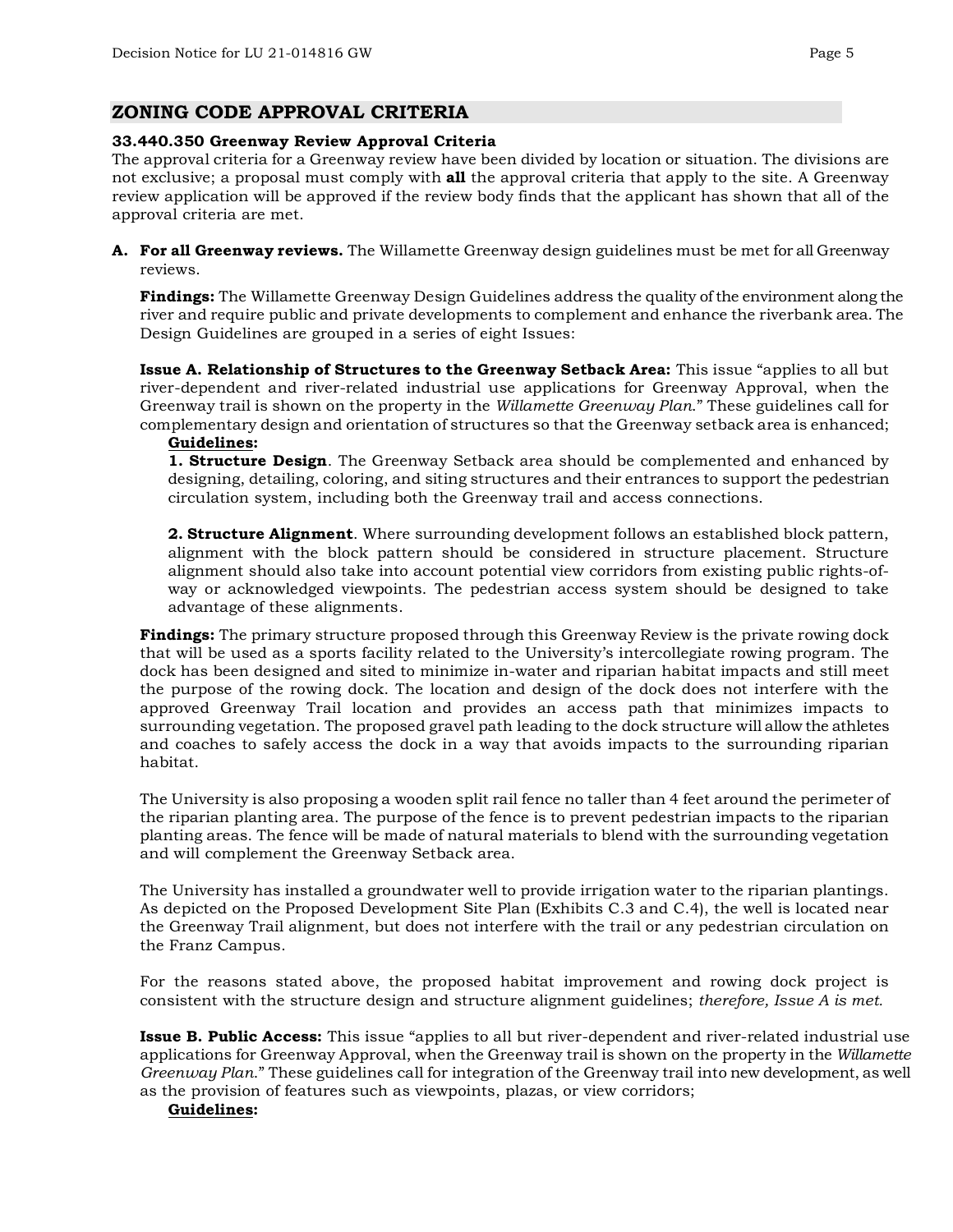**1. Public Access**. New developments should integrate public access opportunities to and along the river into the design of the Project. This includes the Greenway trail, formal viewpoints, access connections to the Greenway trail, and internal site pedestrian circulation.

**2. Separation and Screening**. The pedestrian circulation system, including Greenway trail, viewpoints, and trail access connections, should be designed to ensure adequate separation and screening from parking, loading, circulation routes, external storage areas, trash dumpsters, exterior vents, mechanical devices, and other similar equipment.

**3. Signage**. Access connections should be clearly marked.

**4. Access to Water's Edge**. Where site topography and conservation and enhancement of natural riverbank and riparian habitat allow, safe pedestrian access to the water's edge is encouraged as part of the Project.

**Findings:** The Greenway Trail was approved through a prior land use review (LU 19-105254 EN GW) and is not located within the boundaries of this project (excepting the underground irrigation pipes). Additionally, the gravel path leading to the rowing dock will be part of the internal site pedestrian circulation on the Franz Campus. Therefore, the proposed habitat improvement and dock project is consistent with the public access guideline.

The only development in close proximity to the approved Greenway Trail alignment is the groundwater well. The University agrees to screen any visible element of the wells at the time the Greenway Trail is developed. This proposal does not include any other facilities that would need to be screened from the Greenway Trail or any trail access connections.

This project includes extensive riverbank and riparian landscaping as well as other habitat restoration work along the Franz Campus shoreline and is consistent with the fact that the Franz Campus area has been identified as an appropriate area for protected riparian habitat. The approved Greenway Trail alignment confirms that the appropriate location for public access in this area is landward of top-of-bank. The University will be providing safe pedestrian access to the rowing dock so that the rowing program participants can safely access the water with minimal impacts on the surrounding riparian habitat.

Based on the foregoing, *Issue B is met.*

**Issue C. Natural Riverbank and Riparian Habitat:** This issue "applies to situations where the river bank is in a natural state, or has significant wildlife habitat, as determined by the wildlife habitat inventory." These guidelines call for the preservation and enhancement of natural banks and areas with riparian habitat;

### **Guidelines:**

**1. Natural Riverbanks.** The natural riverbank along the Willamette River should be conserved and enhanced to the maximum extent practicable. Modification of the riverbank should only be considered when necessary to prevent significant bank erosion and the loss of private property, or when necessary for the functioning of a river-dependent or river-related use.

and

**2. Riparian Habitat.** Rank I riparian habitat areas, as identified in the wildlife habitat inventory, should be conserved and enhanced with a riparian landscape treatment. Other riparian habitat should be conserved and enhanced through riparian landscape treatments to the maximum extent practical. Conservation however does not mean absolute preservation. Some discretion as to what vegetation should remain and what can be removed and replaced should be permitted. Riparian habitat treatments should include a variety of species of plants of varying heights that provide different food and shelter opportunities throughout the year.

**Findings:** The University modified and restored the riverbank under an Order with the Environmental Protection Agency (EPA) as part of a remediation project. The restoration included disconnecting the dilapidated docks from the shoreline to accommodate the new bank grade, regrading the riverbank to improve riparian wildlife and shallow water fish habitat, as well as an extensive planting plan for areas along the riverbank. Preliminary plantings were completed in 2012.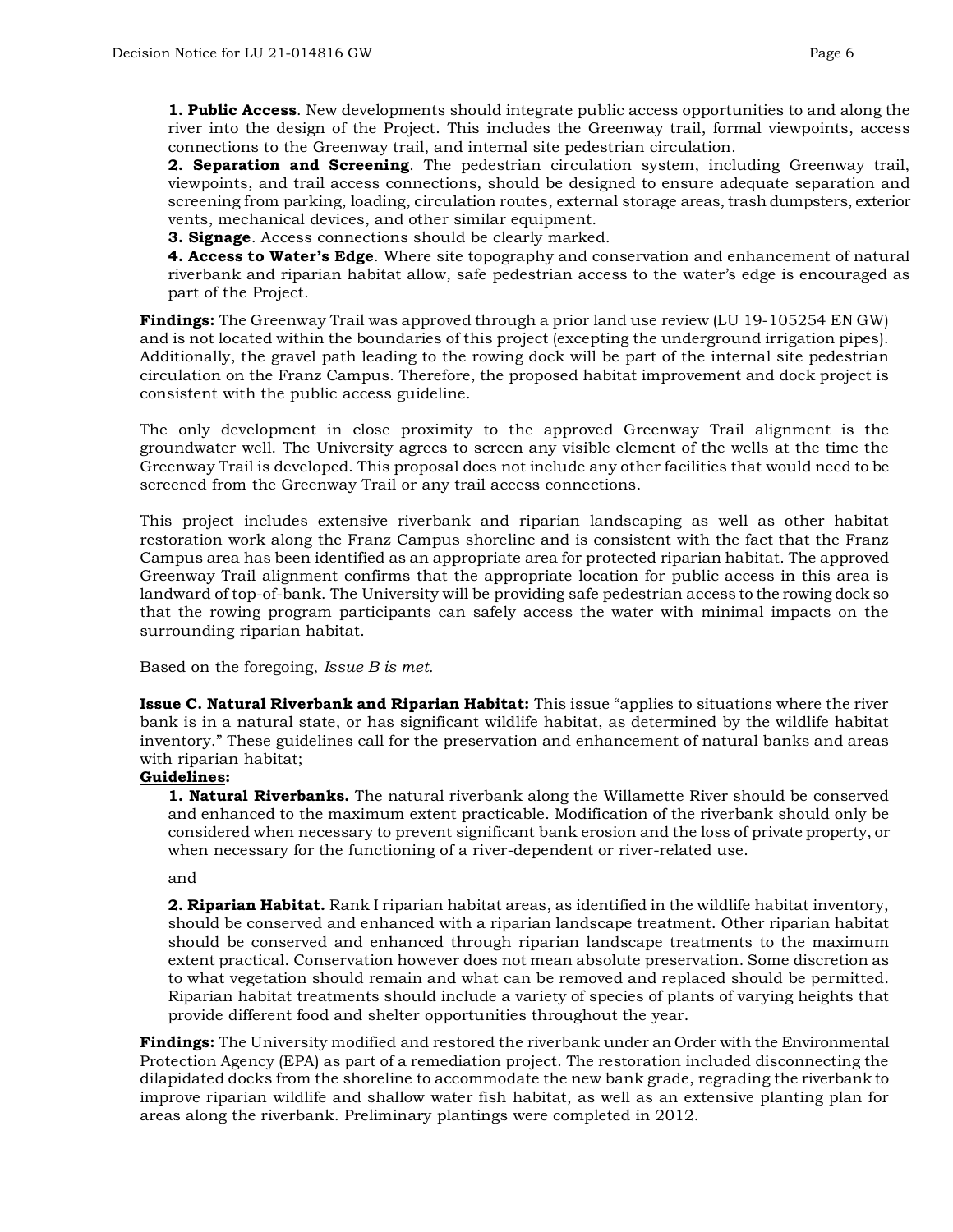The current habitat improvement project will further and significantly enhance the riverbank area. As described above, the habitat improvement project includes removal of an existing dock, pilings and rubble that are remnants from the site's industrial history. The project also includes an extensive riparian planting plan that greatly exceeds the City's greenway landscaping standards. This combined work will significantly enhance the existing riverbank.

Further, the University will not disturb the existing riverbank except in those limited areas where disturbance is necessary to remove pilings, the existing dock or other rubble, and construct the new dock. In those cases, the University will generally smooth areas to match the slope created as part of the EPA remediation. Additionally, the University will place a thin layer of clean sand after pulling piles in active clean-up areas where sediment has been disturbed and monitor and maintain the EPAmandated shoreline cap where necessary.

The rowing dock will require placement of a 11-foot by 26-foot concrete abutment riverward of the top-of-bank. However, the abutment and associated gangway will protect the surrounding riparian area from disturbance. Additionally, the abutment is necessary for the functioning of the dock, a river dependent use.

The Franz Campus riverbank area is not a Rank I riparian habitat area in the *Lower Willamette River Wildlife Habitat* Inventory (Inventory). The proposed habitat enhancement and dock project is in an area identified as Site No. 8.1A in the Inventory. The Inventory assigns 8.1A a habitat value of 16 out of scale from 0 to 114. As result, the subject area is a Rank V riparian habitat area in the Inventory. The Inventory states that Rank V habitats have the greatest potential for wildlife enhancement landscapes, such as the habitat improvement project proposed through this Greenway Review.

The habitat improvement component of this project includes approximately 6.4 acres of riparian landscape treatments that greatly exceed the City's minimum greenway landscaping requirements. The habitat improvement planting plan includes a wide variety of native trees and shrubs to create the desired range of heights and habitat opportunities. The only area within the project boundary and riverward of top-of-bank that will not include riparian plantings is the area within the footprint of the dock abutment and path. However, as noted above, the dock design and path are intended to minimize or eliminate any impacts to surrounding riparian habitat, and the footprint of both the dock and path are the minimum necessary to meet the project purpose.

For these collective reasons, the proposed habitat improvement and dock project *is consistent with Issue C.* 

**Issue D. Riverbank Stabilization Treatments:** This Issue "applies to all applications for Greenway Approval." This guideline promotes bank treatments for upland developments that enhance the appearance of the riverbank, promote public access to the river, and incorporate the use of vegetation where possible**;** 

### **Guidelines:**

**1. Riverbank Enhancement.** Riverbank stabilization treatments should enhance the appearance of the riverbank, promote public access to the river, and incorporate the use of vegetation where practical. Areas used for river-dependent and river-related industrial uses are exempted from providing public access.

**Findings:** As discussed above and as acknowledged in the Master Plan, the University modified and restored the riverbank under an Order with the EPA as part of a remediation project. The restoration included disconnecting the dilapidated docks from the shoreline to accommodate the new bank grade, a significant lying back of the bank to create a more fish-friendly and riparian habitat, and an extensive planting plan within the identified site restoration area. The landscaping and structure removal proposed through this project will further and significantly enhance the riverbank area. As described above, the habitat improvement project includes removal of an existing dock and pilings that are remnants from the site's industrial history. The project also includes an extensive riparian planting plan that greatly exceeds the City's greenway landscaping standards. This combined work will significantly enhance the existing riverbank.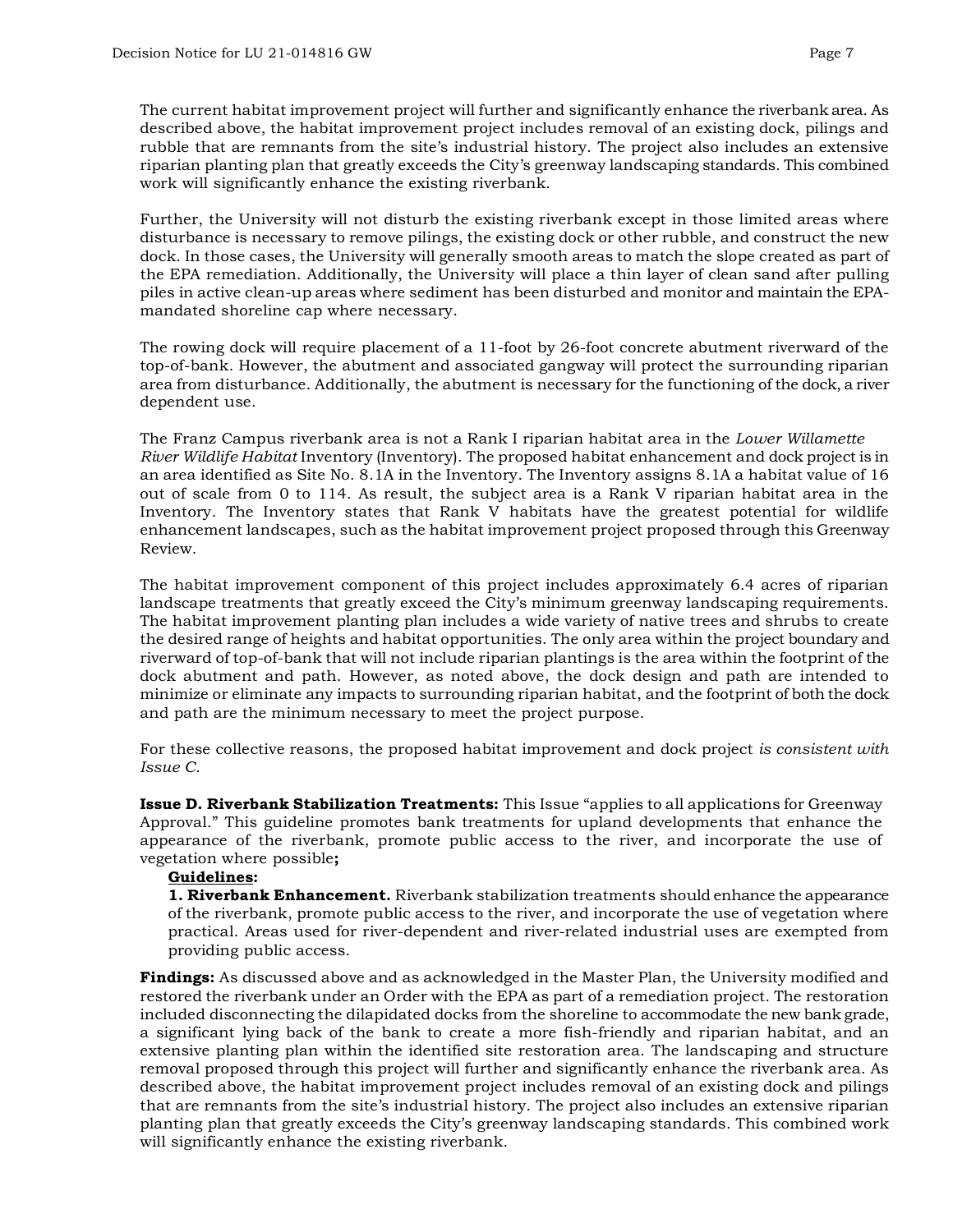Additionally, the University will not disturb the existing riverbank as part of the Project except in those limited areas where disturbance is necessary to remove pilings and one of the existing docks. Where structures must be removed within the shoreline remediation cap, the University intends to repair/replace the shoreline remediation cap to match the adjacent cap grades. In areas outside the remediation cap, the shoreline will be regraded consistent with the surrounding grade. Additionally, the University will place a thin layer of clean sand after pulling in-water piles where sediment has been disturbed. Monitoring and maintenance of the EPA-mandated shoreline cap will be completed where necessary. The rowing dock will require placement of an 11-foot by 26-foot concrete abutment above ordinary high water. The abutment and associated gangway will protect the surrounding riparian area from disturbance. Additionally, the abutment is necessary for the functioning of the dock, a river-dependent use.

#### *Based on the foregoing, Issue D is met.*

**Issue E. Landscape Treatments:** This Issue "applies to all applications for Greenway Approval which are subject to the landscape requirements of the Greenway chapter of Title 33 Planning and Zoning of the Portland Municipal Code." This Issue calls for landscaping treatments that create a balance between the needs of both human and wildlife populations in the Greenway Setback area or riverward of the Greenway Setback.

#### **Guidelines:**

**1. Landscape Treatments**. The landscape treatment should create an environment which recognizes both human and wildlife use. Areas where limited human activity is expected should consider more informal riparian treatments. Areas of intense human use could consider a more formal landscape treatment. The top of bank may be considered a transition area between a riparian treatment on the riverbank and a more formal treatment of the upland.

**2. Grouping of Trees and Shrubs.** In areas of more intense human use, trees and shrubs can be grouped. The grouping of trees and shrubs allows for open areas for human use and has the secondary value of increasing the value of the vegetation for wildlife.

**3. Transition.** The landscape treatment should provide an adequate transition between upland and riparian areas and with the landscape treatments of adjacent properties.

**Findings:** The University will install approximately 6.4 acres of riparian landscaping within three identified planting areas within the project boundary. All the landscaping areas identified in the Planting Plan (Exhibits C.8 and C.9) are areas where there will be limited or no human activity. Therefore, the informal riparian treatments are appropriate, and the proposed landscaping is consistent with the landscape treatments guideline.

The project area for this Greenway Review will not be an area of intense human use. As described in the Planting Plan notes, the plant placement will be consistent with naturally occurring plant communities. Trees and shrubs shall be placed in singles or in clusters of the same species to provide a natural planting scheme. The clustered trees and shrubs will enhance the wildlife value of the landscaping.

To confirm appropriate and timely placement, and adequate coverage of riparian plantings, the applicant will be required to have the plantings inspected upon installation. Then, to confirm establishment of the required plantings, the applicant will be required to submit two monitoring and maintenance reports over a two-year monitoring period to document survival and replacement.

With conditions to ensure that plantings required for this Greenway Review are installed, maintained, and inspected, *Issue E will be met.*

**Issue F. Alignment of Greenway Trail:** This issue "applies to all applications for Greenway Approval with the Greenway trail shown on the property in the Willamette Greenway Plan." These guidelines provide direction for the proper alignment of the Greenway trail, including special consideration for existing habitat protection and physical features in the area of the proposed alignment;

#### **Guidelines:**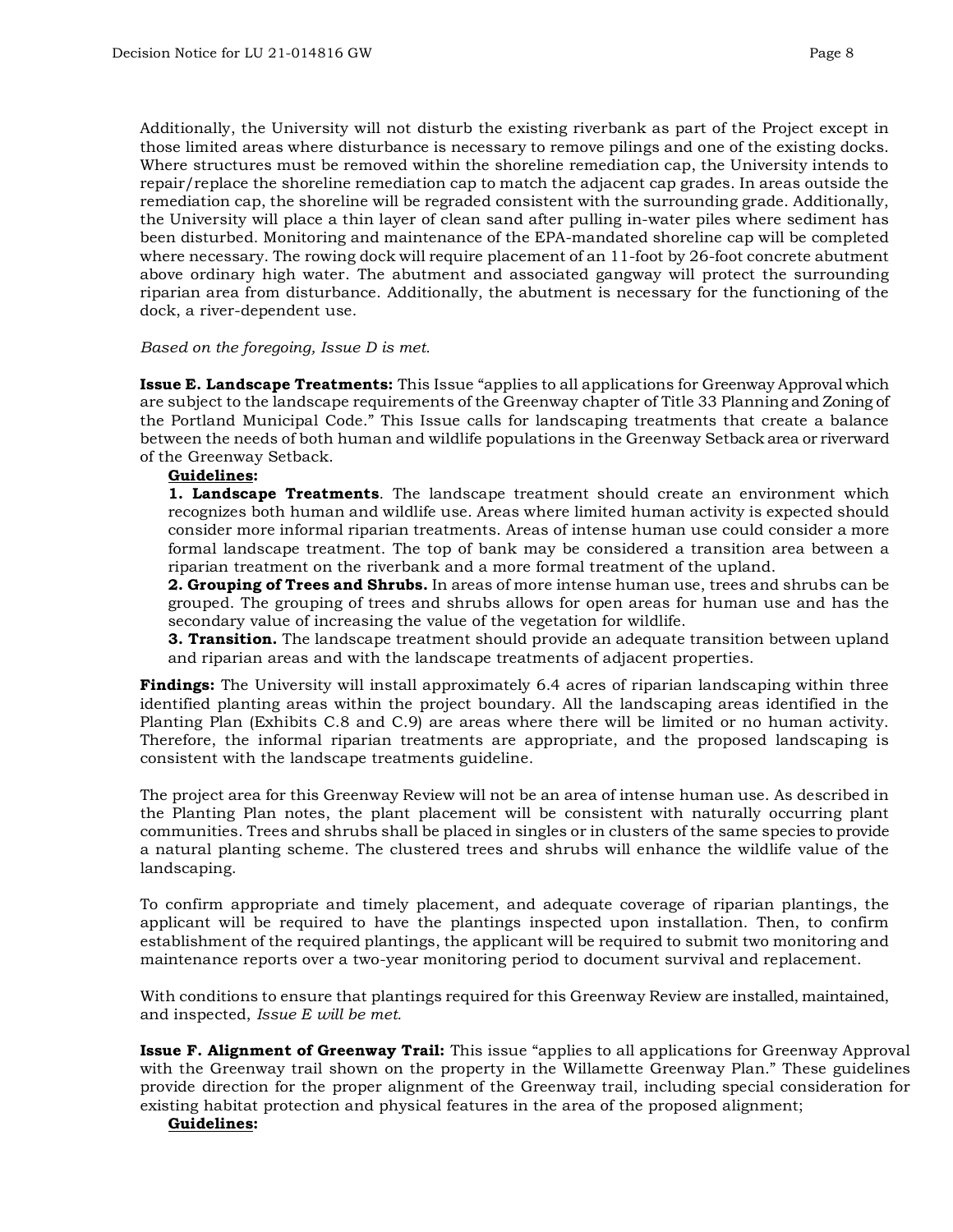**1. Year-round Use.** The Greenway trail should be located so as to be open for public use year round. The trail may be constructed along the top of bank, on a floating platform, or in a series of tiers adjacent to the river, provided that at least one of these levels will remain unsubmerged.

**2. Habitat Protection**. The Greenway trail should be routed around smaller natural habitat areas to reduce the impact on the habitat area.

**3. Alignment**. The Greenway trail alignment should be sensitive to and take advantage of topographical and environmental features of the site, views of the river, existing and proposed vegetation, and sunlight.

**Findings:** The Greenway Trail alignment, as shown on Exhibit C.3, was approved through a previous Greenway Review (LU 19-105254 EN GW) As discussed above, and consistent with this guideline, the Greenway Trail is located landward of top-of-bank and outside of the boundaries of this project except where the underground irrigation pipe crosses the approved trail alignment (Exhibits C.13 & C.14). Additions to the Greenway Trail are not specifically proposed as part of the habitat improvement and dock project. Therefore, Issue F is not directly applicable to this Greenway Review. However, to ensure continuity of a future Greenway Trail that will connect to the approved alignment and continue east along Waud Bluff, Portland Parks & Recreation has requested a condition of approval that allows future trail encroachment into the proposed planting area.

The applicant's site plans (Exhibit C.12) demonstrate that the riparian restoration proposal does not preclude future dedication and development of the Greenway Trail across the Franz Campus. To ensure adequate room exists to dedicate and develop the trail, a condition will be added to allow encroachment into the riparian planting area for construction of the trail. And to ensure the easement is granted in accordance with Parks & Recreation requirements, the applicant shall present a fully executed Greenway Trail easement prior to the issuance of any building or construction permits. With these conditions, *Issue F will be met.*

**Issue G. Viewpoints:** This issue "applies to all applications for Greenway Approval with a public viewpoint shown on the property in the *Willamette Greenway Plan* and for all applications proposing to locate a viewpoint on the property". These guidelines provide direction about the features and design of viewpoints, as required at specific locations;

**Issue H. View Corridors:** This issue "applies to all applications for Greenway Approval with a view corridor shown on the property in the *Willamette Greenway Plan."* These guidelines provide guidance in protecting view corridors to the river and adjacent neighborhoods;

**Findings:** There are no mapped viewpoints or view corridors on the Franz Campus. *Therefore, Issue G and Issue H guidelines do not apply.*

**B. River frontage lots in the River Industrial zone.** In the River Industrial zone, uses that are not river-dependent or river-related may locate on river frontage lots when the site is found to be unsuitable for river-dependent or river-related uses. Considerations include such constraints as the size or dimensions of the site, distance or isolation from other river-dependent or riverrelated uses, and inadequate river access for river-dependent uses.

**Findings:** The site does not include the Greenway River Industrial zone, *and this criterion does not apply.* 

- **C. Development within the River Natural zone.** The applicant must show that the proposed development, excavation, or fill within the River Natural zone will not have significant detrimental environmental impacts on the wildlife, wildlife habitat, and scenic qualities of the lands zoned River Natural. The criteria apply to the construction and long-range impacts of the proposal, and to any proposed mitigation measures. Excavations and fills are prohibited except in conjunction with approved development or for the purpose of wildlife habitat enhancement, riverbank enhancement, or mitigating significant riverbank erosion.
- **D. Development on land within 50 feet of the River Natural zone.** The applicant must show that the proposed development or fill on land within 50 feet of the River Natural zone will not have a significant detrimental environmental impact on the land in the River Natural zone.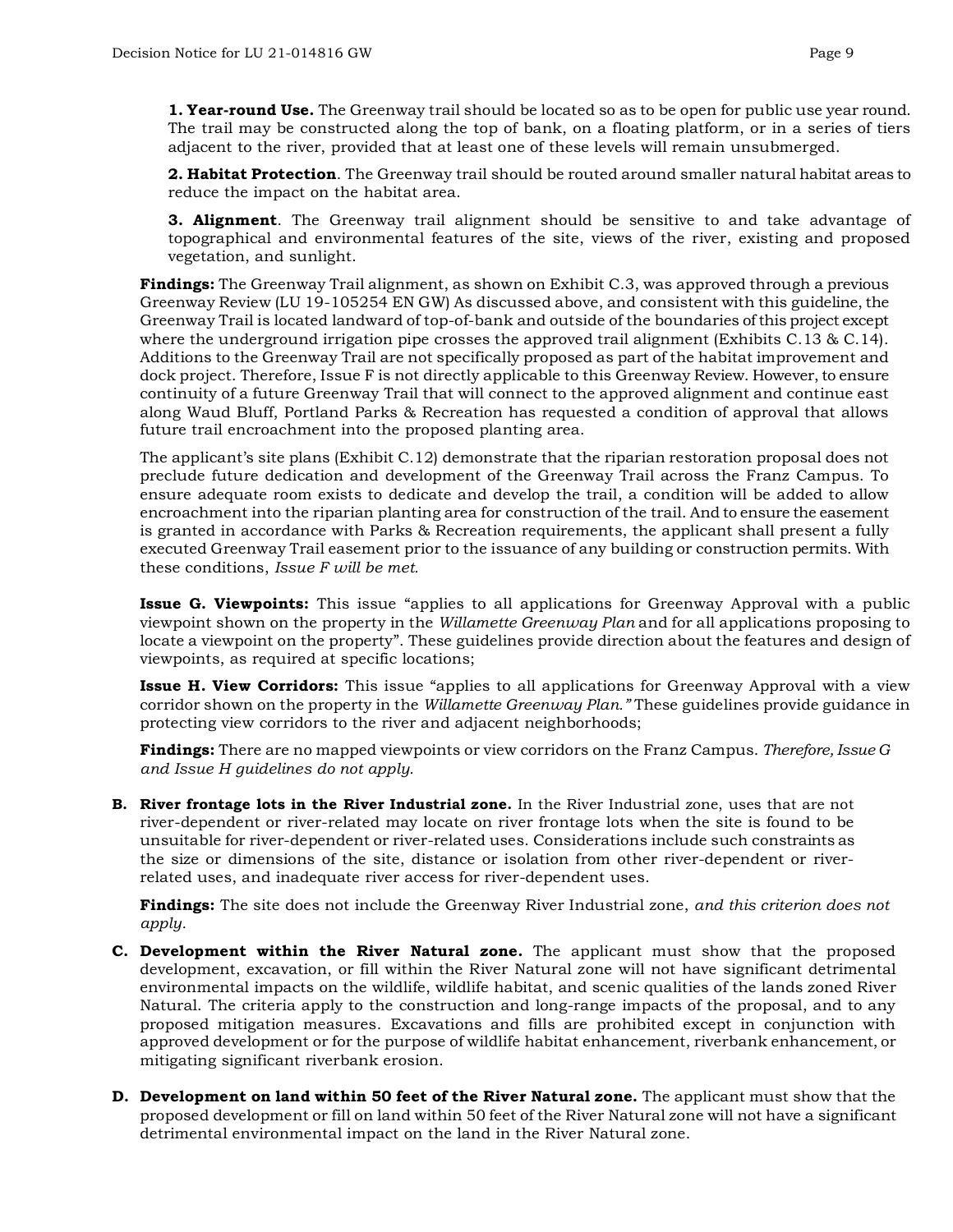**Findings:** Although a portion of the site lies within the Greenway River Natural overlay zone, none of the proposed work described in this report will occur within that area, or within 50 feet of the River Natural overlay zone, *and these criteria do not apply.*

**E. Development within the Greenway setback.** The applicant must show that the proposed development or fill within the Greenway setback will not have a significant detrimental environmental impact on Rank I and II wildlife habitat areas on the riverbank. Habitat rankings are found in the *Lower Willamette River Wildlife Habitat Inventory.*

**Findings:** As described above, the Franz Campus riverbank is identified as a Rank V wildlife habitat area in the *Lower Willamette River Wildlife Habitat Inventory*, the lowest available ranking. Therefore, this criterion is not applicable. However, it is the case that the proposed development will not have a significant detrimental impact on the riverbank habitat. In fact, the primary purpose of the habitat improvement element of the project is to enhance the wildlife habitat through the removal of existing structures to fully mitigate for the impacts of the new dock and a robust riparian planting. While the rowing dock will have some impact on habitat, the dock has been carefully designed to minimize the impact on habitat. The University will use the conservation measures and Best Management Practices (BMPs) during construction to limit any temporary impacts. Additionally, any impacts will be mitigated through the riparian plantings and other habitat improvement work.

Therefore, although this approval criterion is not technically applicable, *it is met by the proposal.*

**F. Development riverward of the Greenway setback.** The applicant must show that the proposed development or fill riverward of the Greenway setback will comply with all the following criteria:

# **1. The proposal will not result in the significant loss of biological productivity in the river;**

**Findings:** The proposed project includes the permanent impacts of the dock structure and dock operations and temporary impacts from dock construction and dock and pile/dolphin removal. These impacts, however, will be fully mitigated by 1) removal of an existing, 4,300 square foot dock and the supporting structures for the dock, which includes 30 steel pipes and 100 treated timber piles; 2) removal of 121 free standing treated timber piles, 8 dolphins comprised of multiple timber treated piles, and other rubble and debris along the shoreline; 3) planting approximately 6.4 acres of riparian vegetation across three planting areas; and 4) implementing BMPs during removal and construction activities and during dock operations. The impacts of the dock construction and the structure removal actions, as well as the conservation measures and BMPs to avoid, minimize and mitigate impacts are discussed in detail in the applicant's narrative as well as the National Marine Fisheries Service's (NMFS) Biological Opinion (Exhibits A.1 and A.3, respectively) and shown graphically on the Construction Management Plans (Exhibits C.5 to C.7). The following is a summary of the aspects of the project that will avoid significant impacts on biological productivity in the river.

The potential impacts of the dock and removal of in-water structures on habitat and biological productivity are described below. The description of each effect is followed by a description of the elements of the project and measures that avoid significant impacts on biological productivity. Finally, the biological productivity benefits of the habitat restoration work and plantings are identified.

# **Water Quality/Turbidity**

The project may result in temporary, localized increases in turbidity during installation of piles to support the rowing dock and pile extraction as part of the habitat restoration project. Temporary and localized increases in turbidity may occur during the in-water placement of material for the thin sand cap or following inundation of gravel remediation cap materials placed below OHWM during construction of the dock.

As described in the NMFS Biological Opinion (BiOp), of key importance in considering the detrimental effects of elevated total suspended solids (TSS) on fish are the frequency and duration of the exposure, as well as TSS concentration. The frequency and duration, as well as the concentration, will be minimized in this project for a number of reasons. First, any increases in turbidity would persist only during active pile installation or extraction or during construction of the dock. Therefore, the frequency of the exposure will be limited to the one-time construction and removal period. Turbidity concentrations should return to pre-construction concentrations almost immediately after pile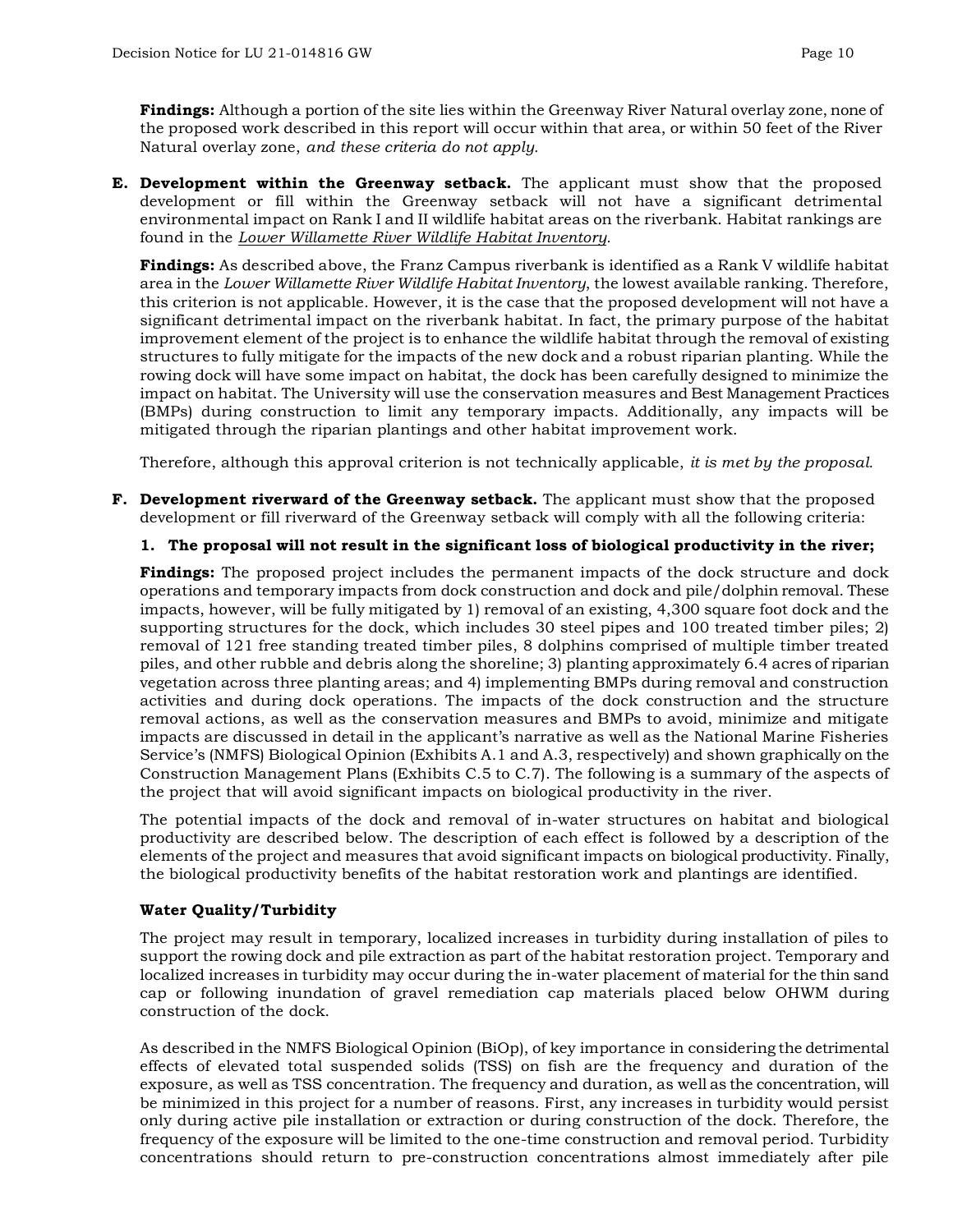installation or extraction is completed. Any increases in turbidity following placement of the sand cap or the inundation of remediation cap material placed along the shoreline should be temporary and should rapidly dissipate. Therefore, the duration of exposure will be relatively short. Second, elevated TSS is likely to occur over a small area when piles are being removed or installed, or when the thin sand layer is being placed. The dock specifically has been designed to minimize the size and resulting impact on habitat and biological productivity. The size is the minimum size necessary to accomplish the goals of the University rowing program, and the dock has been designed and located within the embayment to minimize the number of pilings. Therefore, a small area of river will be affected and depending on the concentrations, fish will either seek refuge in adjacent areas with less turbidity, or remain in the area, taking advantage of additional cover. Third, dock construction and structure removal will only occur during the summer in-water work window from July 1st through October 31st. The BiOp specifically found that death or injury to salmonids from increases in TSS is not likely during the summer in-water work window when densities of juvenile fish are low. Finally, as required by the 401 Water Quality Certification for the project, turbidity must be monitored every two hours during in-water work, and activity restrictions apply if the turbidity level exceeds 5 NTU above background. BMPs to minimize turbidity and for piling removal referenced in the 401 Certification must also be implemented.

Given the small area of river affected, the temporary duration (weeks) of the construction activities that would cause turbidity, and the small number of impacted fish, and the required monitoring and BMPs, the temporary turbidity caused by dock construction and structure removal will not result in the significant loss of biological productivity in the Willamette River.

# **Hydroacoustic Effects**

The project includes the removal of approximately 121 steel and treated timber piles as part of the habitat restoration work and the installation of 6 steel pipe piles for the rowing dock and associated structures. Pilings will be removed by vibratory hammer from a barge, and dock pilings will be installed using vibratory insertion methods to the greatest extent feasible to minimize the need for an impact hammer. As detailed in the BiOp, fishes with swim bladders (including salmonids) are sensitive to underwater impulsive sounds and sounds with a sharp pressure peak can cause fish fatality. The BiOp indicates that based on conservative estimates of sound exposure level and the number of pile strikes per day, injury to juvenile listed salmonids could occur up to 82 feet from the pile driving location. The BiOp further indicates that there may also be effects to salmonid behavior due to underwater noise up to 824 feet upstream and downstream from the pile driving. As noted in the BiOp, compared with impact hammers, vibratory hammers make sounds that have a longer duration and have more energy in the lower frequencies, thereby minimizing the potential to physically harm juvenile fish. Fish avoid sounds like those of a vibratory hammer and use of the vibratory hammer could cause temporary displacement and temporarily disrupt foraging behavior and efficiency in the area.

During dock construction and piling removal, there may be some adverse impacts on biological productivity due to hydroacoustic effects of pile insertion and removal. However, as noted above, the potential impacts of an impact hammer will be minimized by using vibratory insertion methods whenever feasible. Hydroacoustic effects will be minimized further by using bubble curtains as sound attenuation devices. As noted, in the BiOp, a bubble curtain may not bring the sound pressure levels below biological thresholds. However, they will minimize the peak sound pressure levels to reduce impacts. Impacts will be further reduced by limiting in-water work to the summer in-water window when fish densities are lowest and through dock design and location that minimizes the number of pilings needed for the dock and associated structures. Finally, temporary impacts on biological productivity will be off-set by the long-term enhancements to biological productivity created by removal of existing dock structures, pilings, rubble and the extensive riparian plantings included in the project.

### **Dock Effects**

As detailed in the BiOp, the physical presence of the rowing dock and associated structures along the shoreline and shallow water habitat will alter shoreline processes, local winds, and currents, thus affecting wave energy and the distribution of shallow water substrates. The structures will also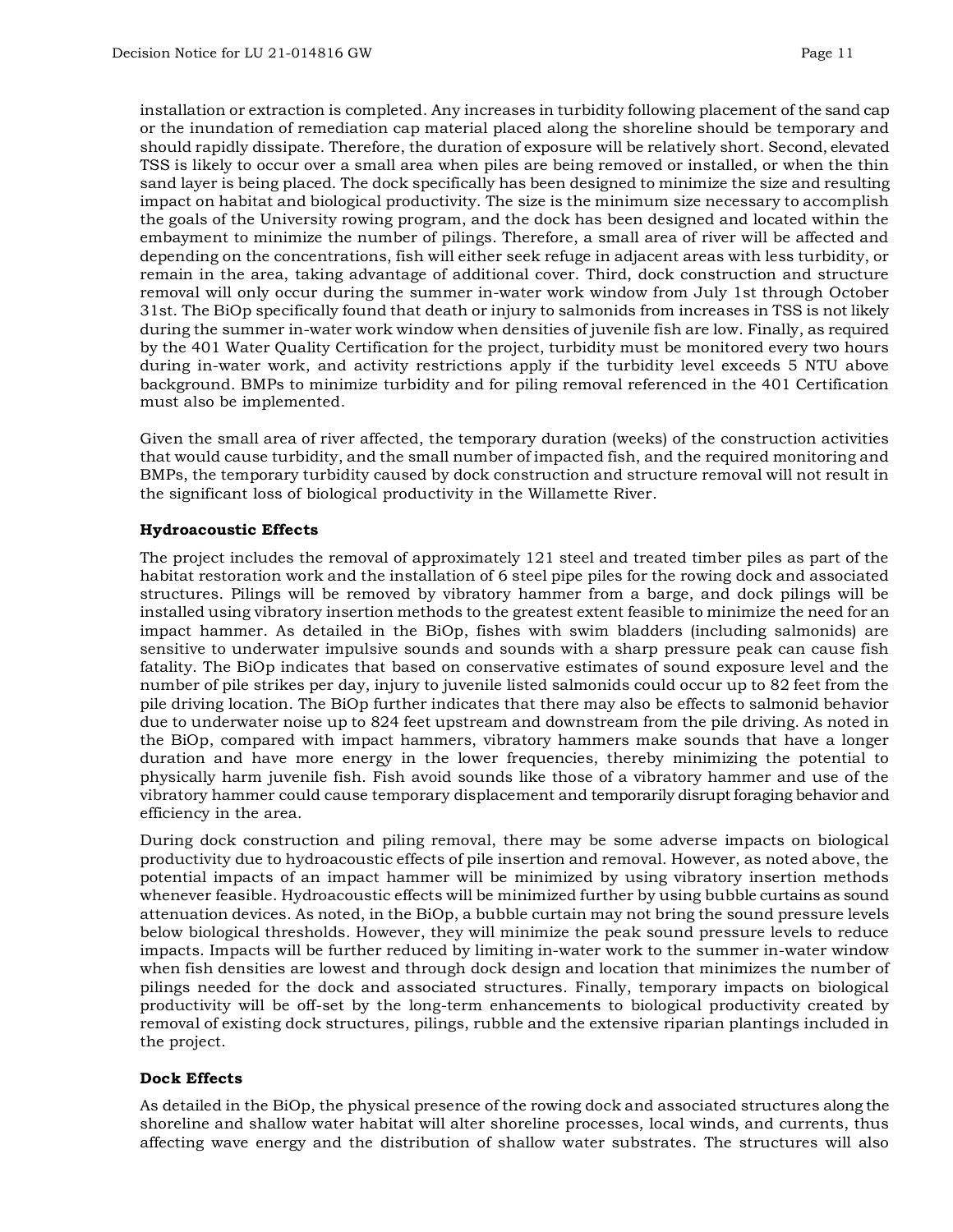increase the amount of shade and reduce ambient light beneath them and in the surrounding areas, thus increasing the likelihood of predation and reducing the abundance of food available for juvenile fish that migrate and rear in the area. Fish could also be impacted by the movement of watercraft associated with the dock.

The impacts of the dock structures will be minimized by the dock design that limits dock and associated structure size to the minimum necessary to the University's rowing team goals. Impacts of the dock structures will be further minimized by the use of grated decking to allow light transmission to the underlying substrate. Finally, the effects of the presence of the dock will be fully offset by the removal of a greater area of a remnant dock in shallow water habitat on the Franz Campus shoreline. The total area of the proposed rowing dock, including the dock, the gangway, and the gangway landing float, is 2,356 square feet (.054 acres), while the total area of the dock to be removed is 4,300 square feet (.099 acres).

Use of the dock will be limited to the University rowing team. Most of the boats using the dock will be human powered shells. Coaches will use motorized aluminum skiffs that are powered by 15-20 horsepower outboard motors that have a shallow draft of about .5-1 foot, so they ride relatively high in the water. It is unlikely that motors will generate enough power to result in prop-wash disturbance of the underlying benthic habitat.

The presence of the dock will have some impact on biologic productivity in the river. However, that impact is minimized by dock design, and will be fully off-set by removal of an existing dock and the associated support structures, as well as the in-water removal of an additional 121 piles and 8 dolphins and additional rubble and debris along the shoreline. Motor impacts will be minimized by the use of low powered aluminum skiffs. For these reasons, the presence of the dock will not result in the significant loss of biological productivity in the river.

# **Effect on Salmonid Prey**

The BiOp also identifies the effects of the project on salmonid prey specifically, indicating that planktonic feeding of juvenile salmonids is likely to be disturbed due to suspended sediment caused by the project, and benthic prey are likely to be temporarily reduced due to sediment disturbance from pile removal and installation, as well as the placement of a thin layer of clean sand after pulling piles. As discussed above and in the BiOp, particulates should settle out of the water quickly, limiting disruptions to planktonic feeding in the action area. NMFS also concludes that benthic species would be able to recolonize the sediment soon after the action is complete.

The BiOp further states that prey base are likely to have minor, localized effects on juvenile salmonids rearing in the project area for a period of a week to months during and following the project activity. As noted, the importance of the site as a rearing area for juvenile salmonids is limited, however, and the change in prey availability at the site will not alter generally available feeding opportunities for salmonids in the lower river. Finally, NMFS concludes it is unlikely that the proposed project will result in measurable reductions to the forage community over the long term, and there even may be some increase in prey due to removal of the docks.

# **Effects on Listed Species**

Most of the fish present in the construction area will incur short-term stress due to loud sounds, reduced water quality, and reduced forage during and for a short time after dock demolition and construction as well as pile installation and removal. However, any non-lethal stress experienced by individual fish is likely to be brief and construction work is proposed for the period when the overall number of listed salmonids in the lower Willamette River is at its lowest. The BiOp found that considering the low abundance and short residence time of juvenile ESA-listed salmonids in the area during the in-water work window, any effects to the growth, survival, and distribution of ESA-listed salmonids in the action area will be small and isolated. These effects are unlikely to be significant at either the local or population scale.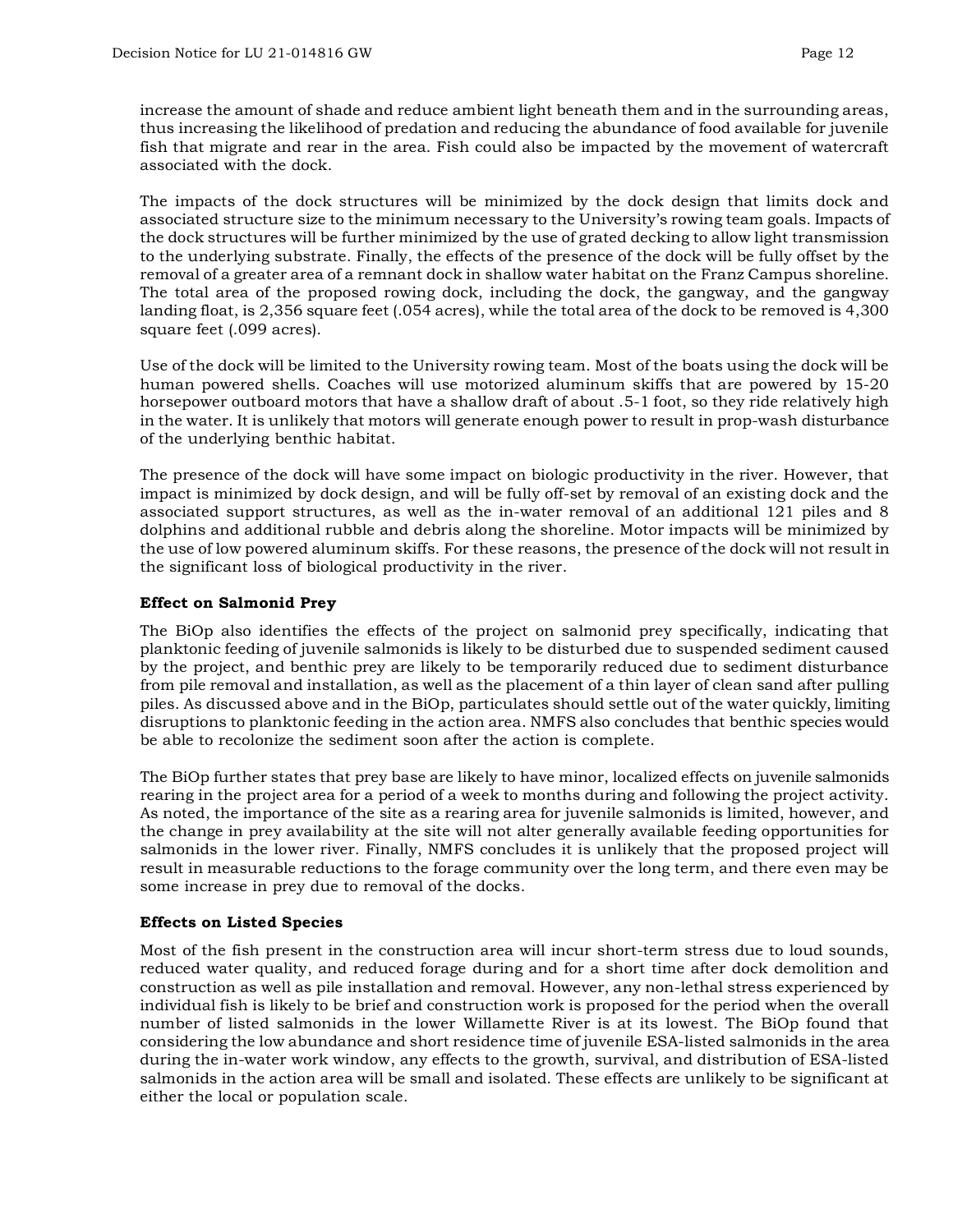# **Habitat Benefits**

The project includes several actions that will create habitat benefits for the riparian area that will in turn benefit biological productivity in the river. Specifically, and as discussed in the Application Narrative, the project includes the removal of a remnant dock totaling 4,300 square feet. The project also includes the removal of a total of approximately 121 in-water treated timber piles, including the solitary piles, multi-pile dolphins, and the piles supporting the dock (30 steel piles and 100 treated timber piles). This will create a net reduction in shading of shallow water habitat which should lead to a slight decrease in predation and increase in prey availability, as well as a potential reduction in minor migration delays for adult and juvenile salmonids swimming through the area due to removal of the structures. The removal of treated wood piles will also remove a potential source of contaminants from the river. Additionally, the planting plan includes approximately 6.4 acres of riparian vegetation within three planting areas. The planting area closest to the water includes 2.4 acres of riparian vegetation. These improvements to the habitat in the water and across the shoreline will enhance biological productivity and help off-set the impacts identified above.

For the collective reasons identified above and in the applicant's narrative, the proposed project will not result in the significant loss of biological productivity in the river, *and this criterion is met.*

# **2. The riverbank will be protected from wave and wake damage;**

**Findings:** A significant percentage of the shoreline is already protected from wave and wake damage by the existing embayment. Extensive plantings of shoreline vegetation as described above will further stabilize the riverbank and protect it from wave and wake damage. During vegetation planting and removal and dock construction activities above the OHWM, wattles or a silt fence will be placed along the downslope side of work activities as necessary to contain runoff.

For these collective reasons, the riverbank will be protected from wave and wake damage, *and this criterion is met.* 

### **3. The proposal will not:**

- **a. Restrict boat access to adjacent properties;**
- **b. Interfere with the commercial navigational use of the river, including transiting, turning, passing, and berthing movements;**
- **c. Interfere with fishing use of the river;**
- **d. Significantly add to recreational boating congestion; and**

**Findings:** The proposed rowing dock is located as far from the navigation channel as practicable to reduce the potential for large vessel wakes effecting the dock structure integrity and risk to rowers when launching or docking boats. The selected configuration keeps the dock inside the small embayment present at the University's property, keeping boats docking and launching out of the main traffic channel on the river and likely away from large vessel wakes. Because of the embayment and the configuration of the shoreline generally in this stretch of the river, the dock will not restrict boat access to properties north or south of the Franz Campus. Other locations along the University's shoreline were considered to have a greater potential for rowers being exposed to unacceptable boat wakes when docked. The dock configuration allows boats to approach from either the north or the south and provide safe docking conditions for rowers during varying weather and river flow conditions. The selected location in the embayment along the University's shoreline provides the required access and reduces the rower's exposure to potentially unsafe waves and currents. In addition, this location was previously occupied decades ago by a large commercial dock; thereby reducing the impacts of construction to other areas of the site.

The new rowing dock does not interfere with fishing use or add to recreational boating congestion because it only relocates an existing activity that is already occurring on the Willamette River. The rowing team currently practices at the Portland Boathouse. This boathouse is located 7 miles from the campus across the central east side of Portland and adds considerable time and logistics to the team's allotted daily practice to transport the rowers to and from that location. A dock at the University of Portland would additionally: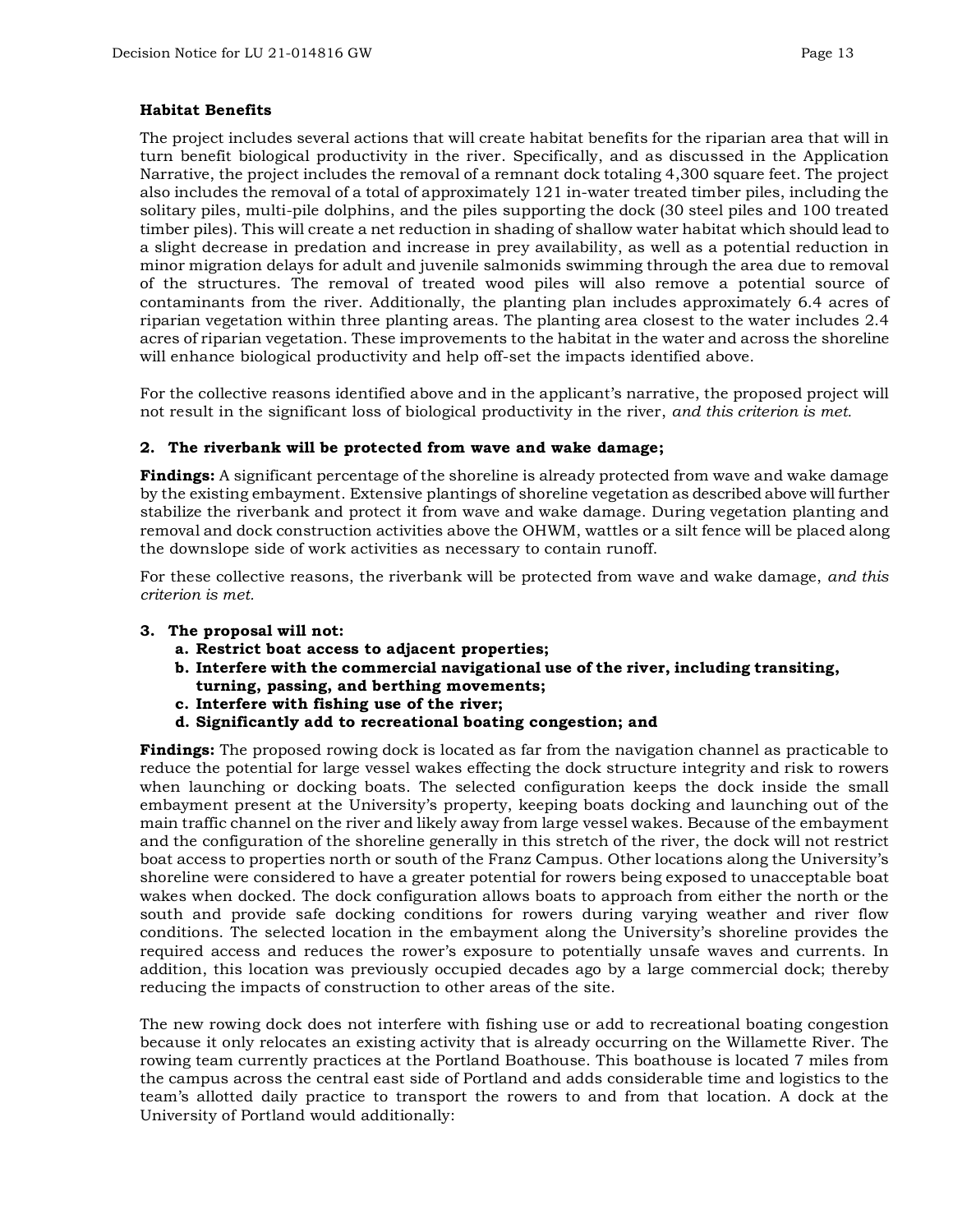- Reduce travel for the rowers and coaches to get to and from practice and thereby increase time available to student athletes and decrease vehicle trips.
- **Provide long-term assurance of a dedicated space for the team to practice and allow rowing to** continue on the Willamette River.
- Increase the community aspect of the sport, placing the team's activities on and adjacent to the campus.

*This criterion is met.* 

### **4. The request will not significantly interfere with beaches that are open to the public.**

**Findings:** The Franz Campus and surrounding properties do not have beaches used by or generally open to the public. Therefore, the proposed dock project and associated mitigation will not interfere with public access, *and this criterion is met.*

# **G. Development within the River Water Quality overlay zone setback.**

# **H. Mitigation or remediation plans.**

**Findings:** The Franz Campus and surrounding properties are not within the River Water Quality overlay zone or it's setback area, *and these criteria do not apply*.

# **DEVELOPMENT STANDARDS**

Unless specifically required in the approval criteria listed above, this proposal does not have to meet the development standards to be approved during this review process. The plans submitted for a building or zoning permit must demonstrate that all development standards of Title 11 can be met, and those of Title 33 can be met, or have received an Adjustment or Modification via a land use review prior to the approval of a building or zoning permit.

# **CONCLUSIONS**

The applicant proposes to plant over 6.4 acres of riparian trees, shrubs, and ground covers on the bank of the Willamette River on the Franz Campus of the University of Portland, along with removal of a dilapidated dock, multiple pilings, and other detritus from the nearshore areas and the banks of the Willamette River. The applicant also proposes to construct a 120-foot-long rowing dock for use by the University's rowing team. The dock will allow the team to moor two rowing shells. The decking on the dock will be open grading to allow light to pass through to reduce negative impacts on shallow water fish habitat.

The extensive riparian plantings proposed by the applicant, in addition to removal of dilapidated structures and pilings from the river will enhance fish and wildlife habitat in these areas and will exceed the Zoning Code requirements for Greenway landscaping along the riverbank. The rowing dock design (open graded decking, relatively small area of dock coverage), along with proposed construction methods (the use of floating silt fences in the River, installation of piles with a vibratory hammer, the use of bubble curtains to minimize sound impacts on fish, limiting construction periods to the summer months), will all minimize negative impacts on fish and benthic organisms in the Willamette River.

Further, the site plans provided by the applicant and marked up by staff allow for the future location of the Greenway Trail and demonstrates that the riparian restoration proposal does not preclude future dedication and development of the trail across the Franz Campus.

The applicant has provided findings for the approval criteria for Greenway Review, and with conditions stated below, the applicable approval criteria will be met.

# **ADMINISTRATIVE DECISION**

**Approval** of Greenway Review for:

 Removal of a dilapidated dock, detritus, dolphins, and pilings from the water and banks of the Willamette River;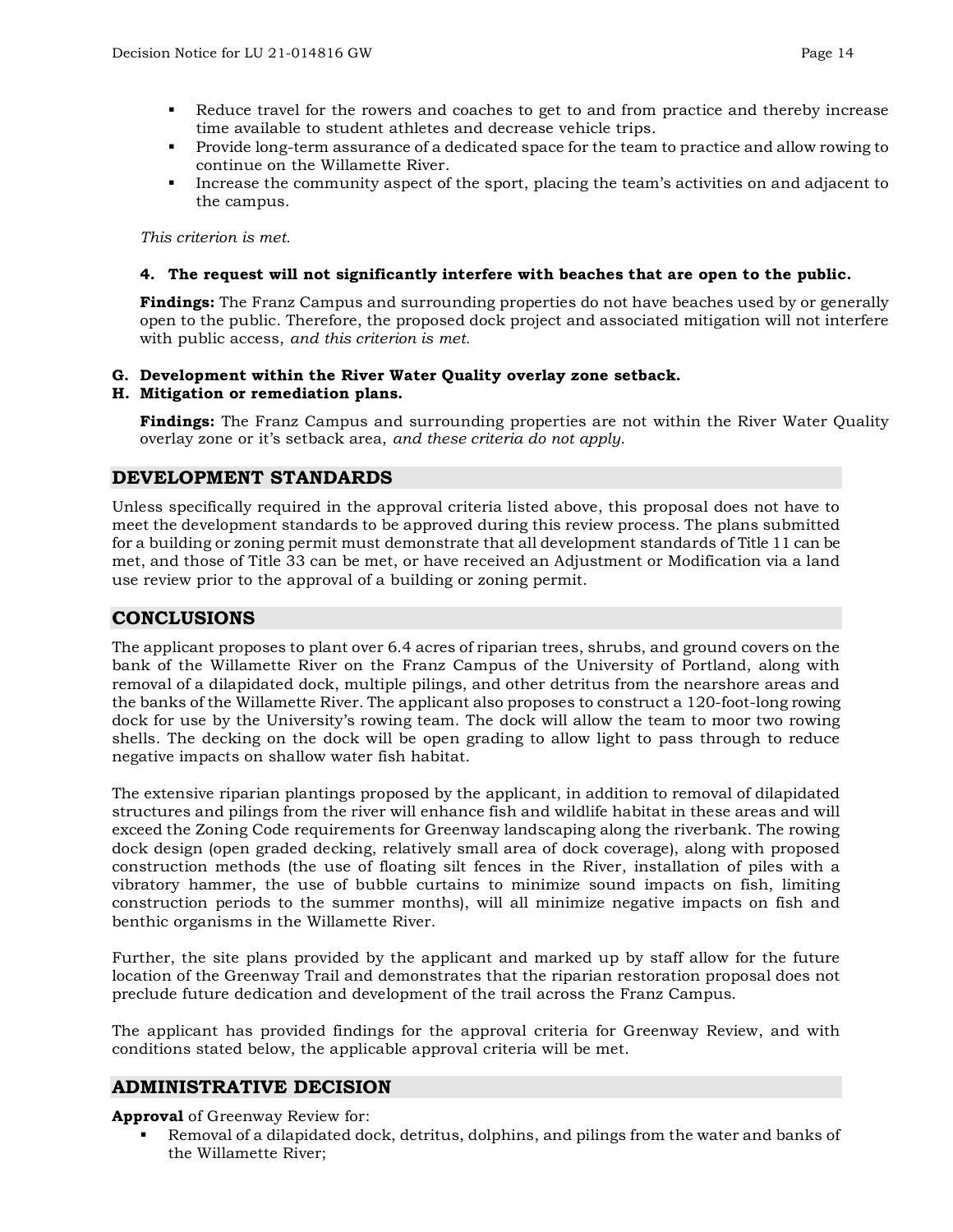- Construction of a rowing dock and associated components on the Willamette Riverbank on the Franz Campus at the University of Portland, along with a gravel access pathway;
- Riparian plantings on the Franz Campus at the University of Portland along the Willamette River banks, and construction of split rail fencing adjacent to the plantings; and
- Placement of groundwater well irrigation piping to irrigate the riparian planting area;

all within the Greenway overlay zone, and in substantial conformance with Exhibits C.3 through C.12, as approved by the City of Portland Bureau of Development Services/Land Use Services on **May 10, 2021**. Approval is subject to the following conditions:

**A. A BDS Zoning Permit is required for inspection of required mitigation plantings, and a separate BDS construction permit may be required for development.** The Conditions of Approval listed below, shall be noted on appropriate plan sheets submitted for permits (building, Zoning, grading, Site Development, erosion control, etc.). Plans shall include the following statement, *"Any field changes shall be in substantial conformance with approved LU 21-014816 GW Exhibits C.3 through C.12."*

**Building Permits [or Construction Permits] shall not be issued until a BDS Zoning Permit is issued.**

# **Building Permits shall not be finaled until the BDS Zoning Permit for inspection of mitigation plantings required in Condition C below is finaled.**

- **B.** Sediment fencing and tree protection fencing shall all be installed, in substantial conformance with exhibits C.5 through C.7 (Construction Management Plans).
- **C.** The applicant shall obtain a BDS Zoning Permit for approval and inspection of Riparian Plantings including 2,053 trees, 5,656 shrubs, and native seeded ground covers, in substantial conformance with Exhibits C.8 to C.10, Riparian Planting Plan. Any plant substitutions shall be selected from the *Portland Plant List* and shall be substantially equivalent in size to the original plant.
	- 1. The applicant shall indicate on the plans selection of either tagging plants for identification or accompanying the BDS inspector for an on-site inspection.
	- 2. Encroachment by the Greenway Trail is permitted into the planting areas as allowed below by Condition D and as depicted on Exhibit C.12.
	- 3. Plantings shall be installed between October 1 and March 31 (the planting season).
	- 4. Prior to installing required plantings, non-native invasive plants shall be removed from all areas within 10 feet of mitigation plantings.
	- 5. If plantings are installed prior to completion of construction, a temporary bright orange, 4 foot high construction fence shall be placed to protect plantings from construction activities.
	- 6. All required shrubs and trees shall be marked in the field by a tag attached to the top of the plant for easy identification by the City Inspector; or the applicant shall arrange to accompany the BDS inspector to the site to locate mitigation plantings for inspection. If tape is used it shall be a contrasting color that is easily seen and identified.
	- 7. After installing the required plantings, the applicant shall request inspection of plantings and final the BDS Permit.
- **D.** Prior to the issuance of any permits, the applicant must submit a finalized Greenway Trail Easement as approved by Portland Parks & Recreation and as depicted on Exhibit C.12.
- **E. The landowner shall monitor and maintain the required plantings** for two years to ensure survival and replacement as described below. The landowner is responsible for ongoing survival of required plantings during and beyond the designated two-year monitoring period. The landowner shall:
	- 1. Submit two monitoring and maintenance reports for review and approval to the Land Use Services Division of the Bureau of Development Services containing the monitoring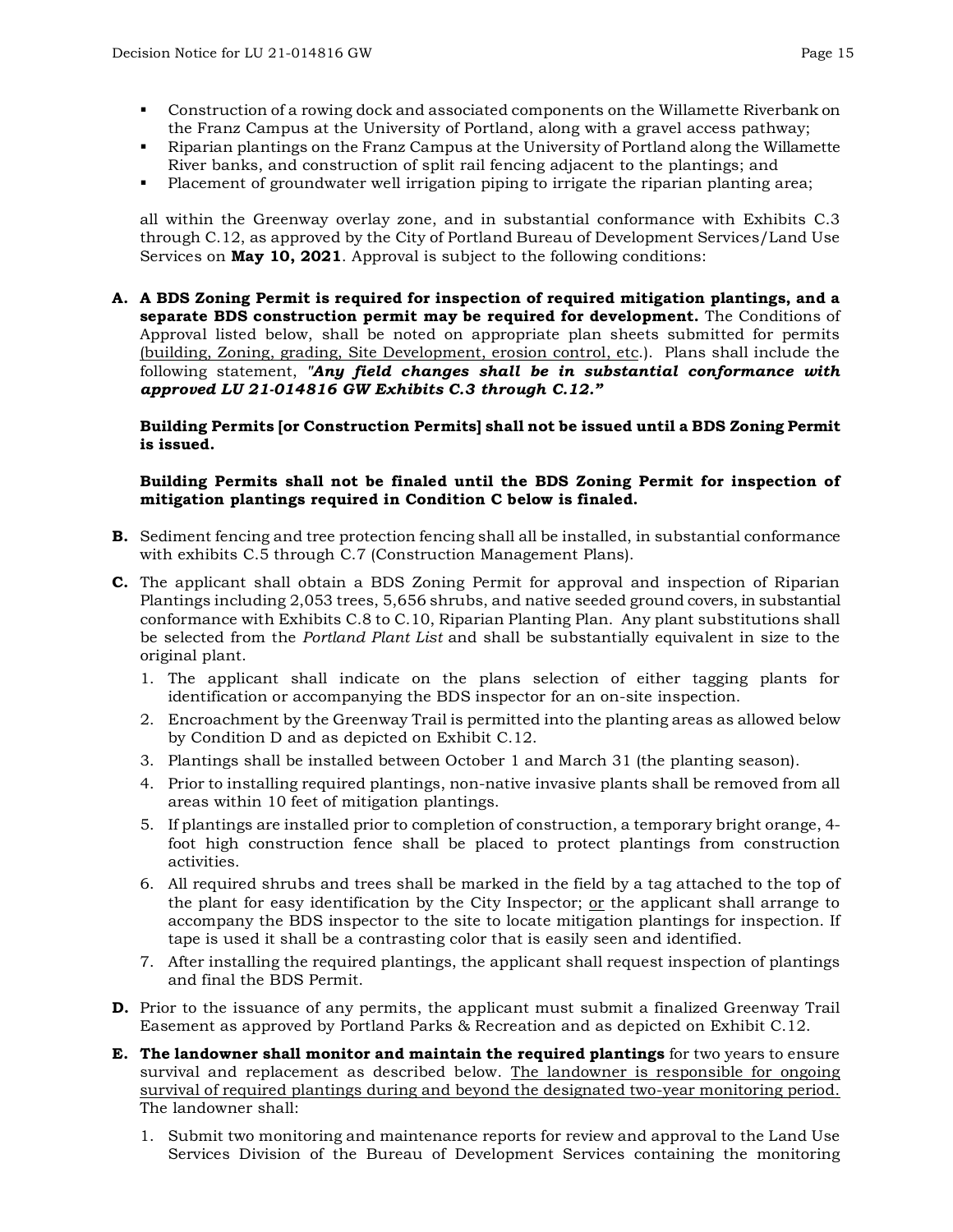information described below. Submit the first report within 12 months following the final inspection approval of the Construction Permit required under Condition C. Submit a second report 12 months following the date of the first monitoring report. Monitoring reports shall contain the following information.

- a. A count of the number of planted trees that have died. One replacement tree must be planted for each dead tree (replacement must occur within one planting season).
- b. The percent coverage of native shrubs and ground covers. If less than 80 percent of the mitigation planting area is covered with native shrubs or groundcovers at the time of the annual count, additional shrubs and groundcovers shall be planted to reach 80 percent cover (replacement must occur within one planting season).
- c. A list of replacement plants that were installed.
- d. Photographs of the mitigation area and a site plan, in conformance with approved Exhibits C.8 to C.10, Riparian Planting Plan, showing the location and direction of photos.
- e. An estimate of percent cover of invasive species (English ivy, Himalayan blackberry, reed canarygrass, teasel, clematis) within 10 feet of all plantings. Invasive species must not exceed 15 percent cover during the monitoring period.
- **F.** Failure to comply with any of these conditions may result in the City's reconsideration of this land use approval pursuant to Portland Zoning Code Section 33.700.040 and /or enforcement of these conditions in any manner authorized by law.

# **Staff Planner: Morgan Steele**

| Decision rendered by: | Mam                                                                | on May 10, 2021 |
|-----------------------|--------------------------------------------------------------------|-----------------|
|                       | By authority of the Director of the Bureau of Development Services |                 |

# **Decision mailed: May 12, 2021**

**About this Decision.** This land use decision is **not a permit** for development. Permits may be required prior to any work. Contact the Development Services Center at 503-823-7310 for information about permits.

**Procedural Information.** The application for this land use review was submitted on February 12, 2021, and was determined to be complete on March 10, 2021.

*Zoning Code Section 33.700.080* states that Land Use Review applications are reviewed under the regulations in effect at the time the application was submitted, provided that the application is complete at the time of submittal, or complete within 180 days. Therefore, this application was reviewed against the Zoning Code in effect on February 12, 2021.

*ORS 227.178* states the City must issue a final decision on Land Use Review applications within 120-days of the application being deemed complete. The 120-day review period may be waived or extended at the request of the applicant. In this case, the applicant requested that the 120-day review period be extended 14 days (Exhibit A.7). Unless further extended by the applicant, **the 120 days will expire on: July 22, 2021.**

# **Some of the information contained in this report was provided by the applicant.**

As required by Section 33.800.060 of the Portland Zoning Code, the burden of proof is on the applicant to show that the approval criteria are met. The Bureau of Development Services has independently reviewed the information submitted by the applicant and has included this information only where the Bureau of Development Services has determined the information satisfactorily demonstrates compliance with the applicable approval criteria. This report is the decision of the Bureau of Development Services with input from other City and public agencies.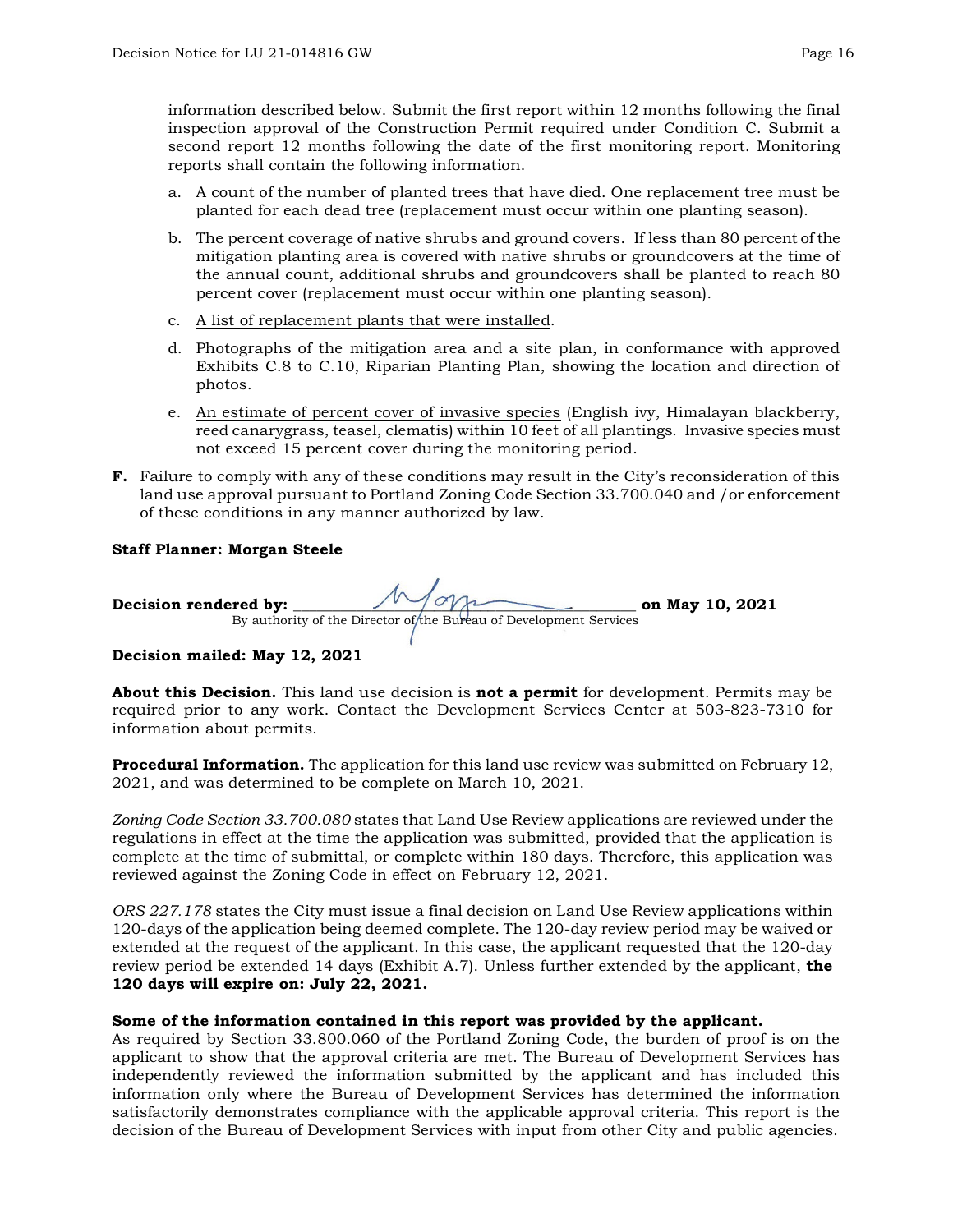**Conditions of Approval.** If approved, this project may be subject to a number of specific conditions, listed above. Compliance with the applicable conditions of approval must be documented in all related permit applications. Plans and drawings submitted during the permitting process must illustrate how applicable conditions of approval are met. Any project elements that are specifically required by conditions of approval must be shown on the plans and labeled as such.

These conditions of approval run with the land, unless modified by future land use reviews. As used in the conditions, the term "applicant" includes the applicant for this land use review, any person undertaking development pursuant to this land use review, the proprietor of the use or development approved by this land use review, and the current owner and future owners of the property subject to this land use review.

**Appealing this decision.** This decision may be appealed to the Hearings Officer, and if appealed a hearing will be held. The appeal application form can be accessed at [https://www.portland.gov/bds/zoning-land-use/land-use-review-fees-and-types/appeals-fees](https://www.portland.gov/bds/zoning-land-use/land-use-review-fees-and-types/appeals-fees-and-fee-waivers)[and-fee-waivers](https://www.portland.gov/bds/zoning-land-use/land-use-review-fees-and-types/appeals-fees-and-fee-waivers) . Appeals must be received **by 4:30 PM on May 26, 2021. The completed appeal application form must be emailed to [LandUseIntake@portlandoregon.gov](mailto:LandUseIntake@portlandoregon.gov) and to the planner listed on the first page of this decision.** If you do not have access to e-mail, please telephone the planner listed on the front page of this notice about submitting the appeal application. **An appeal fee of \$250 will be charged**. Once the completed appeal application form is received, Bureau of Development Services staff will contact you regarding paying the appeal fee. The appeal fee will be refunded if the appellant prevails. There is no fee for Office of Community and Civic Life recognized organizations for the appeal of Type II and IIx decisions on property within the organization's boundaries. The vote to appeal must be in accordance with the organization's bylaws. Please contact the planner listed on the front page of this decision for assistance in filing the appeal and information on fee waivers. Please see the appeal form for additional information.

If you are interested in viewing information in this file, please contact the planner listed on the front of this notice. The planner can email you documents from the file. A fee would be required for all requests for paper copies of file documents. Additional information about the City of Portland, and city bureaus is available online at [https://www.portland.gov.](https://www.portland.gov/) A digital copy of the Portland Zoning Code is available online at [https://www.portlandoregon.gov/zoningcode.](https://www.portlandoregon.gov/zoningcode)

**Attending the hearing.** If this decision is appealed, a hearing will be scheduled, and you will be notified of the date and time of the hearing. The decision of the Hearings Officer is final; any further appeal must be made to the Oregon Land Use Board of Appeals (LUBA) within 21 days of the date of mailing the decision, pursuant to ORS 197.620 and 197.830. Contact LUBA at 775 Summer St NE, Suite 330, Salem, Oregon 97301-1283, or phone 1-503-373-1265 for further information.

Failure to raise an issue by the close of the record at or following the final hearing on this case, in person or by letter, may preclude an appeal to the Land Use Board of Appeals (LUBA) on that issue. Also, if you do not raise an issue with enough specificity to give the Hearings Officer an opportunity to respond to it, that also may preclude an appeal to LUBA on that issue.

#### **Recording the final decision.**

If this Land Use Review is approved the final decision will be recorded with the Multnomah County Recorder.

• *Unless appealed,* the final decision will be recorded after **May 26, 2021** by the Bureau of Development Services.

The applicant, builder, or a representative does not need to record the final decision with the Multnomah County Recorder.

For further information on your recording documents please call the Bureau of Development Services Land Use Services Division at 503-823-0625.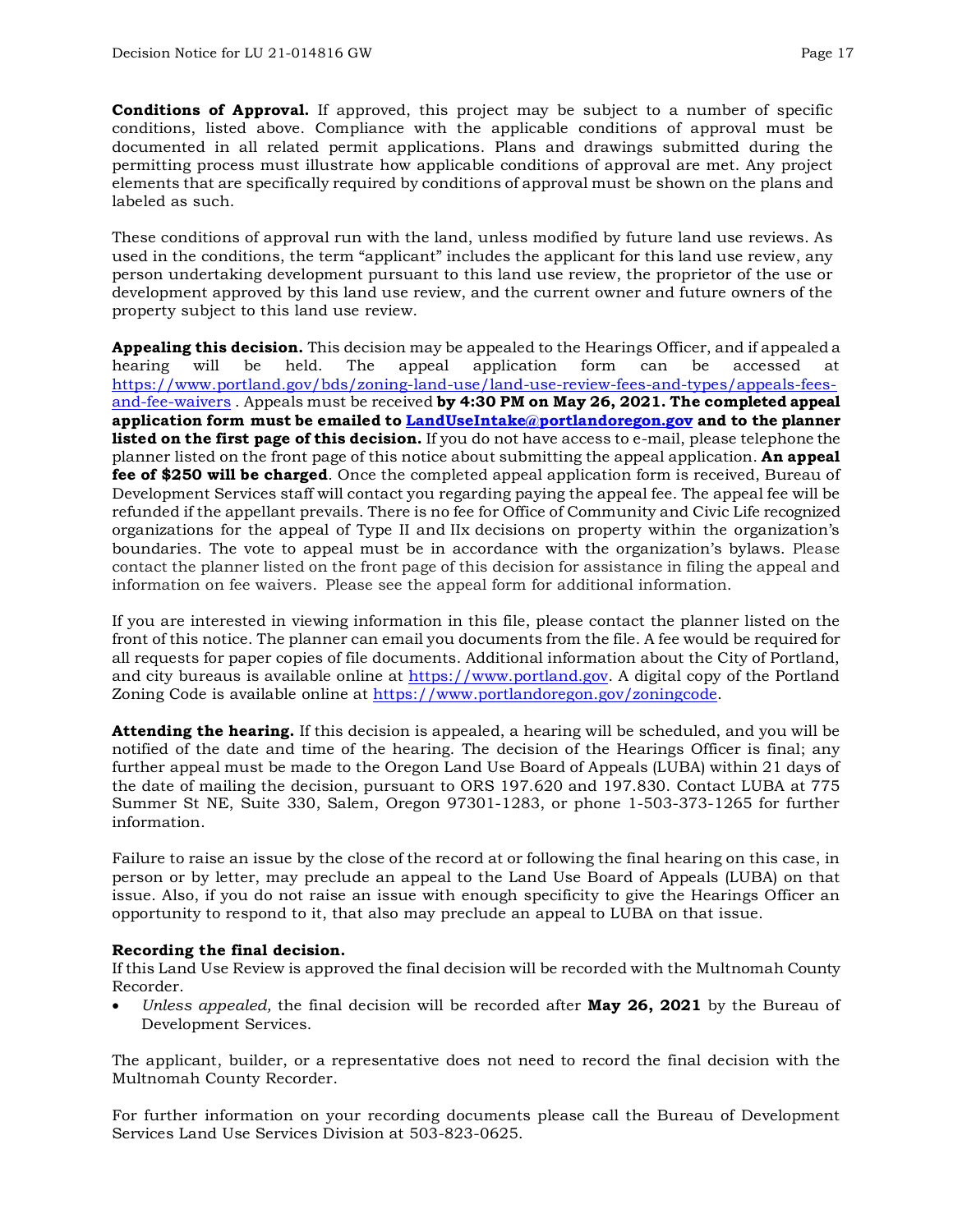**Expiration of this approval.** An approval expires three years from the date the final decision is rendered unless a building permit has been issued, or the approved activity has begun.

Where a site has received approval for multiple developments, and a building permit is not issued for all of the approved development within three years of the date of the final decision, a new land use review will be required before a permit will be issued for the remaining development, subject to the Zoning Code in effect at that time.

**Applying for your permits.** A building permit, occupancy permit, or development permit may be required before carrying out an approved project. At the time they apply for a permit, permittees must demonstrate compliance with:

- All conditions imposed herein;
- All applicable development standards, unless specifically exempted as part of this land use review;
- All requirements of the building code; and
- All provisions of the Municipal Code of the City of Portland, and all other applicable ordinances, provisions and regulations of the City.